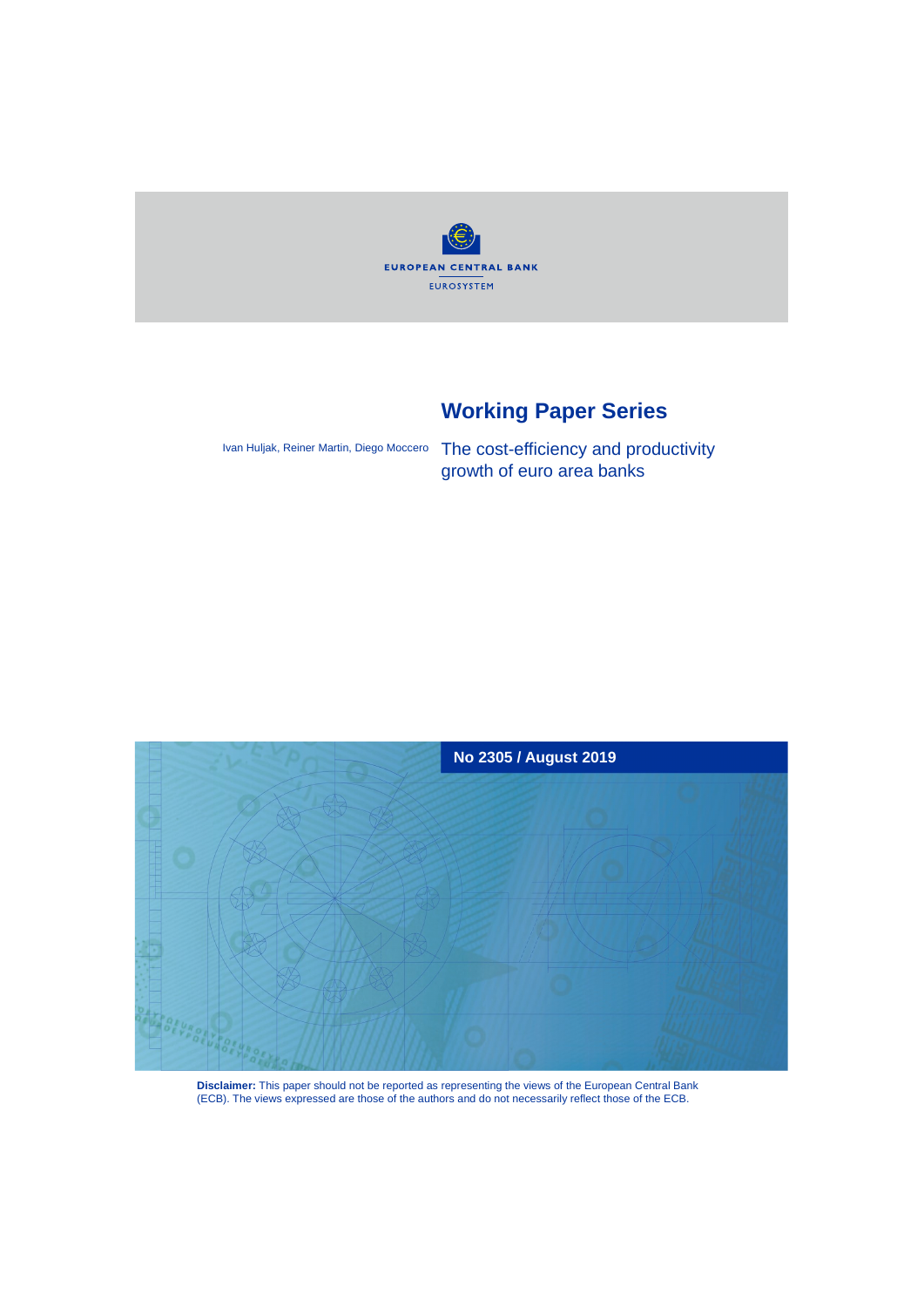#### Abstract

We use an industrial organisation approach to quantify the size of Total Factor Productivity Growth (TFPG) for euro area banks after the crisis and decompose it into its main driving factors. In addition, we disentangle permanent and time-varying inefficiency in the banking sector. This is important because lack of distinction may lead to biased estimates of inefficiency and because the set of policies needed in both cases is different. We focus on 17 euro area countries over the period 2006 to 2017. We find that cost efficiency in the euro area banking sector amounted to around 84% on average over the 2006 to 2017 period. In addition, we observe that Total Factor Productivity growth for the median euro area bank decreased from around 2% in 2007 to around 1% in 2017, with technological progress being the largest contributor, followed by technical efficiency. Given the need to boost productivity and enhance profitability in the euro area banking sector, these findings suggests that bank's efforts in areas such as rationalisation of branches, digitalisation of business processes and possibly mergers and acquisitions should be intensified.

Key words: euro area, banking sector, financial stability, bank productivity, total factor productivity, cost-efficiency frontier, panel data, time-varying inefficiency, permanent inefficiency

JEL Classification: C23, D24, G21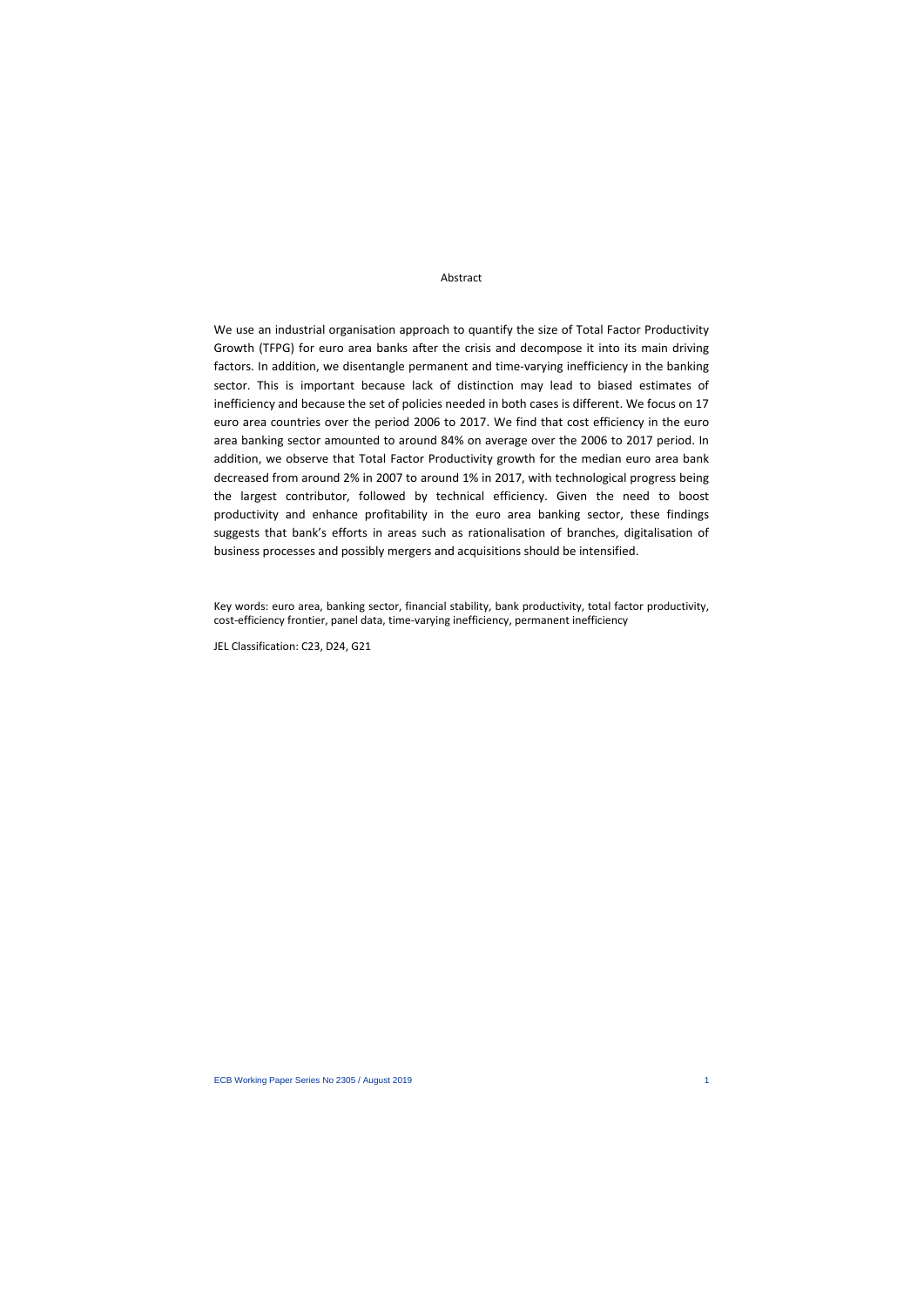# **Non-technical summary**

The efficiency of banks is highly relevant for financial stability, in particular in a low-interest rate environment, which implies additional challenges for banks. In particular, weak profitability and overcapacity have often been mentioned as challenges for the euro area banking sector in recent years. Against this background, the cost-efficiency and productivity of euro area banks requires further improvements going forward.

The literature has traditionally used accounting indicators, such as the average cost (AC) of a bank or the cost to income ratio (CIR) to assess efficiency. These indicators are easy to compute but ill equipped to properly capture efficiency. The AC for a bank is highly dependent on the business model of the institution, its size and various country specific factors outside the control of the bank. The CIR, while capturing several important aspects of bank performance, also partly depends on country-specific factors, such as the cost of labour.

In light of these shortcomings, we contribute to the empirical literature by using an industrial organisation approach to compute Total Factor Productivity (TFP) growth in the euro area banking sector, *i.e.*, the growth in output not explained by growth in the amount of inputs used. More specifically, we estimate a trans-log cost function to compute each of the components of Total Factor Productivity growth, namely overall technical efficiency, technological progress and the equity and scale effects. In addition, to the knowledge of the authors, this is the first study that disentangles permanent and time-varying inefficiency in the euro area banking sector. The sample consists of a panel of commercial, cooperative and savings banks from 17 euro area countries over the period from 2006 to 2017.

Technical efficiency measures the banks' relative ability to convert inputs (financial capital, labour and fixed assets) into outputs (loans and investments), while minimizing costs. It is estimated based on frontier analysis where the most efficient bank is the one that incurs the lowest costs to generate a given amount of output at predetermined input prices. An advantage of this technique is that it controls for differences in banks' outputs and the input prices they incur, thus allowing comparisons between banks of different sizes, ownership structures, specialisation, etc.

We find that cost efficiency for the median euro area bank amounted to around 84% on average over the 2006 to 2017 period. In other words, if the median bank would operate on the technical efficiency frontier, it could produce the same level of output with 84% of the current costs. These results are in line with the majority of recent research in this field. Moreover, we find that the largest part of bank inefficiency is persistent, suggesting that structural long-term factors (such as location, client structure, macroeconomic environment, regulation, etc.) play a bigger role than time-specific factors. We also find that larger institutions have lower efficiency scores, which points to the fact that larger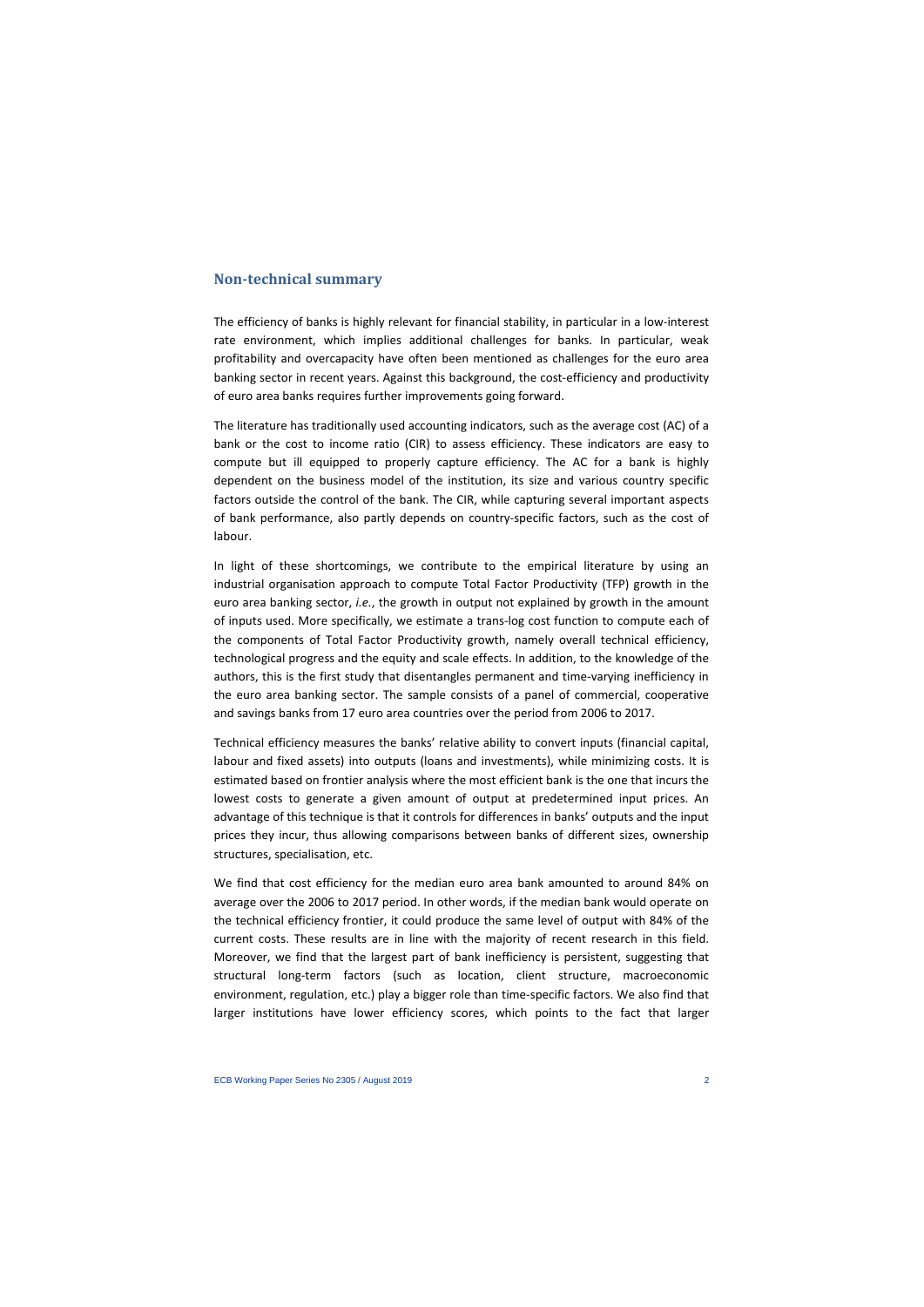institutions are more complex to manage. Finally, our results suggest that more efficient banks tend to have lower ACs and lower CIRs, as expected. They are also more profitable, have lower credit risk and tend to be better capitalised.

TFP is also affected by changes in technological progress, the cost of equity and economies of scale. We find that the rate of technological progress for the median euro area bank amounted to 1.7% on average over the period 2006 to 2017. Estimations for the shadow cost of equity show an increase after the start of the global financial crisis (to about 6.9%), suggesting that the reward for being a better capitalised bank increased in times of financial stress. Thereafter, the shadow cost of equity exhibited a trend decline. We also find that economies of scale tend to be larger for smaller institutions, although the largest institutions also experience economies of scale. For the median euro area bank, they stood at around 9% on average over the period.

Taking all components together, we observe that Total Factor Productivity in the euro area banking sector decreased over the last decade (from above 2% in 2007 to below 1% in 2017). This is undesirable given the need to enhance profitability. Our findings suggest that banks should enhance their efforts in areas such as branch rationalisation, digitalisation of business processes and possibly mergers and acquisitions. However, it might take some time until such cost cutting activities bear fruits. In addition, they usually require substantial investments upfront.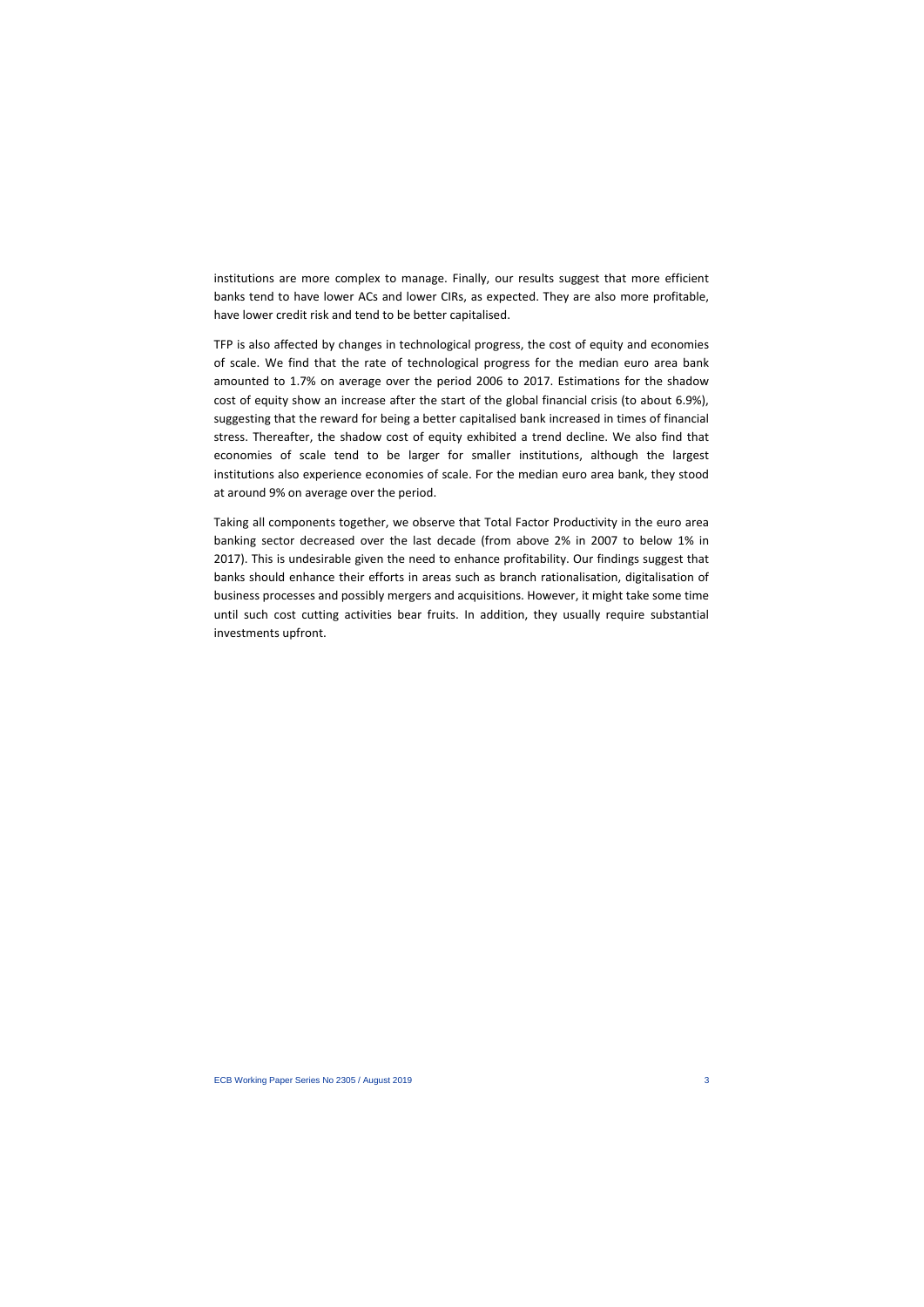# **1. Introduction**

The analysis of efficiency in the euro area banking sector is very important for financial stability. Given that banks are the largest providers of credit to companies and households in the euro area, an efficient banking sector is important to ensure low lending rates and high lending volumes, hence stimulating the economy. Also, a more efficient banking sector should improve the transmission of monetary policies (Jonas and King, 2008). Moreover, banks that are more efficient are expected to be more profitable, better capitalised and more resilient to shocks. In recent years, however, the banking sector appears to be challenged by weak profitability and overcapacity, which calls for further measures to improve the health of the euro area banking sector.

The literature has traditionally used accounting indicators to proxy efficiency in the banking sector, such as the average cost (AC) of a bank, defined as the ratio between total costs and total assets, and the cost to income ratio (CIR). While these indicators are easy to compute, they are in fact ill equipped to capture efficiency in the banking sector. The AC is strongly dependent on the business model of the institutions and their size. It also depends on various country specific factors, which are outside the control of bank management. The CIR is simultaneously determined by several bank and country-specific aspects (such as bank productivity, efficiency, etc.). Moreover, income is affected by credit risk (at least indirectly), further distorting the estimation of efficiency by means of the CIR.

In light of these shortcomings, we contribute to the empirical literature by using an industrial organisation approach to compute Total Factor Productivity (TFP) growth in the euro area banking sector after the crisis and decompose it into its main driving factors. The estimation sample is based on a panel of commercial, cooperative and savings banks from 17 euro area countries over the period from 2006 to 2017. The analysis is based on the estimation of a trans-log cost function to capture banks' relative ability to convert inputs (financial capital, labour and fixed assets) into outputs (loans and investments), while minimising costs. The methodology is appealing because it allows the estimation of technical efficiency, technological progress and the equity and scale effects within the same econometric framework.

Our estimations also distinguish between persistent and time-varying efficiency. Disentangling these two components is important because it has been common practice to regard inefficiency as a period-by-period effect, independent from past levels and without a long-lasting impact. In particular, we implement the methodology developed by Kumbhakar *et al.* (2014) in order to separate bank-specific effects, persistent inefficiency, residual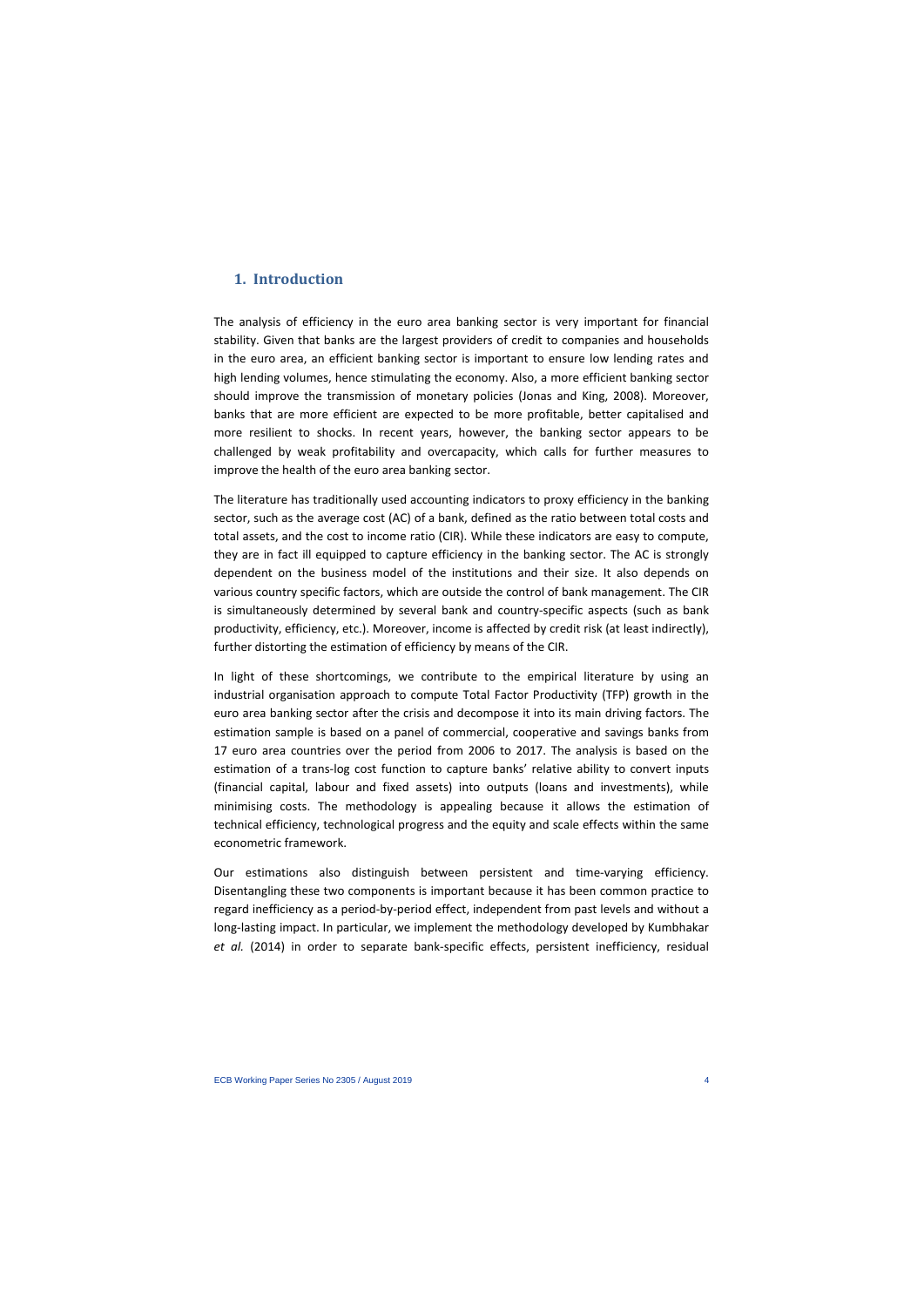inefficiency and a random shock. To the knowledge of the authors, this is the first study that disentangles permanent and time-varying inefficiency in the euro area banking sector.<sup>[1](#page-5-0)</sup>

The main findings of the paper are as follows. Overall cost efficiency for the median euro area bank amounted to around 84% on average over the period from 2006 to 2017. In other words, if the median bank would operate on the technical efficiency frontier, it could produce the same level of output with 84% of the current costs. Empirical evidence presented in this paper shows that the largest part of bank inefficiency in the euro area stems from persistent inefficiency, which suggests that structural long-term factors (such as location, client structure, macroeconomic environment, regulation, etc.) play a bigger role for bank inefficiency than time-specific factors. More efficient banks tend to record lower average costs, lower cost-to-income ratios, higher profitability, lower size (by market share), lower credit risk ratios and tend to be better capitalised. The rate of technological progress (*i.e.*, the effect of time on total costs) for the median euro area bank amounted to 2.5% on average over the period. Estimations for the shadow cost of equity, which are comparable to results from the Capital Asset Pricing Model (CAPM), show an increase after the start of the global financial crisis to about 6.9% in 2009, suggesting that the reward for being better capitalised increased in times of financial stress. Thereafter, the shadow cost of equity exhibited a trend decline, which coincided with the increase in capital ratios in euro area banks. Economies of scale tend to be larger for smaller institutions, although the largest institutions also exhibit economies of scale. For the median euro area bank, they stood at around 9% on average over the period. Taking all components together, we observe that Total Factor Productivity in the euro area banking sector decreased over the last decade (from above 2% in 2007 to below 1% in 2017), which is undesirable given the need to boost the profitability of euro area banks.

The rest of the paper is organised as follows. Section 2 presents the literature review. Section 3 presents the stochastic frontier analysis for the computation of TFPG. As mentioned before, the econometric model allows disentangling permanent and timevarying inefficiency in the euro area banking sector. The sample and descriptive data are presented in Section 4, including a short discussion about the usefulness of two of the most commonly used indicators for cost efficiency in the banking sector (the average cost and on the cost to income ratio). In Section 5 we present empirical results for the various components of TFPG, namely technical efficiency, technological progress and the equity and the scale effect. Section 6 concludes.

<span id="page-5-0"></span><sup>1</sup> Badunenko and Kumbhakar (2017) disentangle persistent and time-varying inefficiency in the Indian banking sector.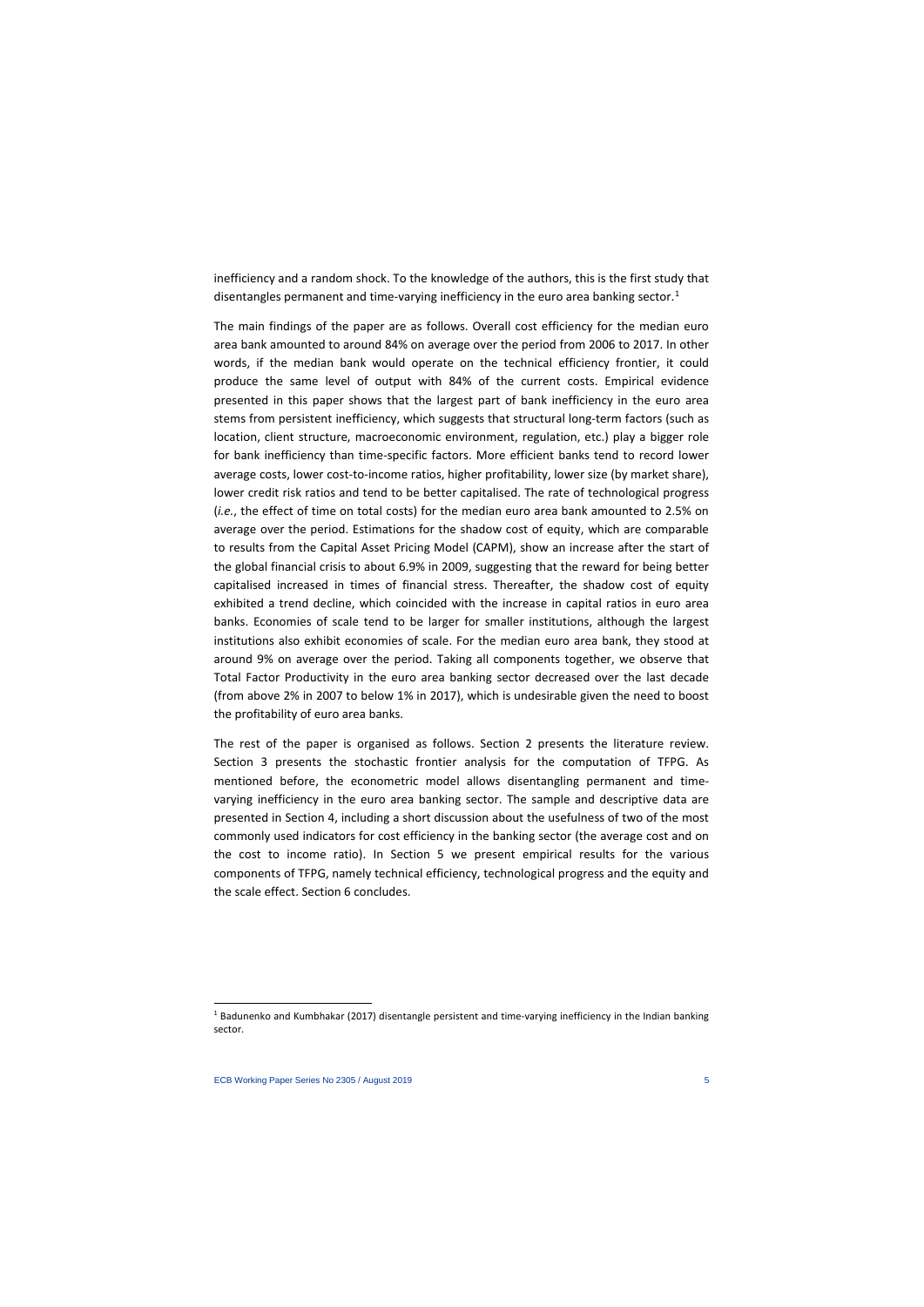# **2. Review of the literature**

There is a relatively large literature estimating cost functions in Europe and abroad based on frontier analysis. Boucinha *et al.* (2013) use a cost function to estimate Total Factor Productivity in the Portuguese banking system between 1992 and 2006, disentangling the impact of cost efficiency, return to scale and technological progress. The authors find that technological progress shifted the cost frontier downwards throughout their period, whereas efficiency remained unchanged. Scale economies have also contributed to boost productivity in the Portuguese banking sector. Tanna *et al.* (2017) look at the impact of financial liberalisation on banks' Total Factor Productivity in a sample of banks located in 88 countries over the period from 1999 to 2011. They argue that the net impact is positive, even taking into account the increased propensity to systemic banking crisis resulting from financial liberalisation.

Other studies focus on a narrower set of factors driving Total Factor Productivity. Spierdijk *et al.* (2017), looking at a large sample of US banks, argue that technological and economic (regulatory) changes further decreased the already low substitutability of key inputs for banks, making them more sensitive to input price changes.

Altunbas *et al*. (1999) use a stochastic cost frontier estimation technique to study the impact of technological progress (decomposed into pure, scale augmenting and nonneutral) on the costs of European banks over the period from 1989 to 1996. They find that the rate of reduction in costs due to technological progress increased between 1989 and 1996 and that large banks benefited more than small banks.

Altunbas *et al.* (2001) model cost efficiency, scale economies and technological change in the German banking market between 1989 and 1996, differentiating between ownership types (state-owned, mutual and private institutions). While all three bank ownerships benefit from widespread economies of scale, inefficiency measures indicate that public and mutual banks have slight cost advantages over their private sector competitors. Technological progress also appears to have made an important contribution to cost reduction in the German banking system over the period.

Nitoi and Spulbar (2015) use a heteroscedastic stochastic frontier model to investigate differences in cost efficiency of commercial banks in six Central and East European Countries over the period from 2005 to 2011. They find that banks in all the banking systems included in their study increased efficiency until 2008. However, they notice that efficiency either stagnated or declined after 2009.

Maudos *et al.* (2002) analyse cost and profit efficiency in a sample of European banks for the period 1993-1996 and find that profit efficiency is lower than cost efficiency. They also examine the drivers of the differences in efficiency between countries, focusing on size, specialisation, other characteristics specific to each bank and characteristics of the markets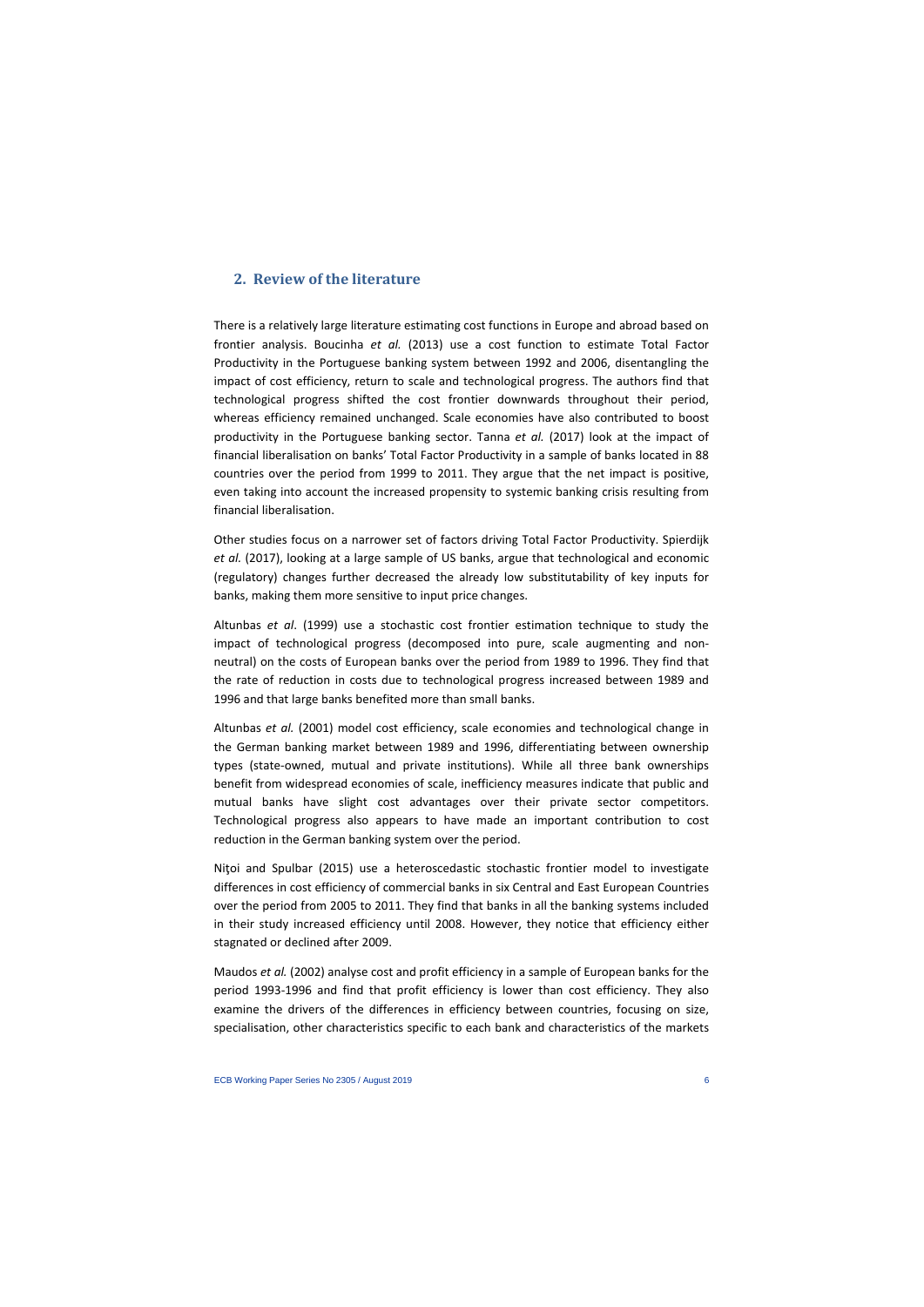in which they operate. They conclude that there is a notably wide range of variation in efficiency levels in the banking systems of the European Union, the variation in terms of profit efficiency being greater than in terms of cost efficiency.

Other studies link inefficiency estimates to other banking variables. For example, Altunbas *et al.* (2007) and Fiordelisi *et al.* (2011) apply stochastic frontier analysis to estimate the efficiency of European banks and subsequently use time series econometric techniques to assess the inter-temporal relationship between bank efficiency, capital and risk over the period 1992-2000 and between 1995-2007, respectively. The two papers find opposite results regarding the relationship among these variables.

A caveat of most of the studies mentioned above is that they assume that all inefficiency is time varying, without controlling for unobserved, bank-specific effects or distinguishing between persistent and time-varying inefficiency. This is unfortunate because one of the biggest advantages of panel data models is their superior ability to take heterogeneity into account. From the studies mentioned above, only Maudos *et al.* (2002) account for bankspecific effects and time-varying inefficiency. However, their model fails to distinguish between time-varying and time-invariant inefficiency, confounding permanent inefficiency into heterogeneity. This is relevant because an important line of research focused on panel data econometric models where bank-specific effects are separated from permanent inefficiency, while accounting for time-varying inefficiency at the same time. A model that fails to distinguish between permanent inefficiency and bank-specific effects is likely to yield biased estimates of inefficiency. Precisely, one of our main contributions is to disentangle permanent and time-varying inefficiency in a sample of commercial, cooperative and savings banks for 17 euro area countries over the period from 2006 to 2017. We expect permanent inefficiency to play a very important role in the banking sector and particularly so for those banks with the largest sunk costs (i.e., the largest banks). At the same time, while we expect inefficiency to play an important role as a driver of TFP growth, we expect technological progress to be the largest contributor, as traditionally found in the literature (Boucinha *et al.,* 2013).

# **3. Estimating Total Factor Productivity (TFP) growth for euro area banks**

This section presents the methodology to estimate bank efficiency and decomposes the Total Factor Productivity growth (TFPG) of euro area banks into its main components based on the following equation:

$$
TFPG = TEC + TPROG + SCALE + EQUITY \tag{1}
$$

Where, *TFPG* is Total Factor Productivity growth, *TEC* is the rate of growth in technical efficiency, *TPROG* is technological progress and *SCALE* and *EQUITY* are the scale efficiency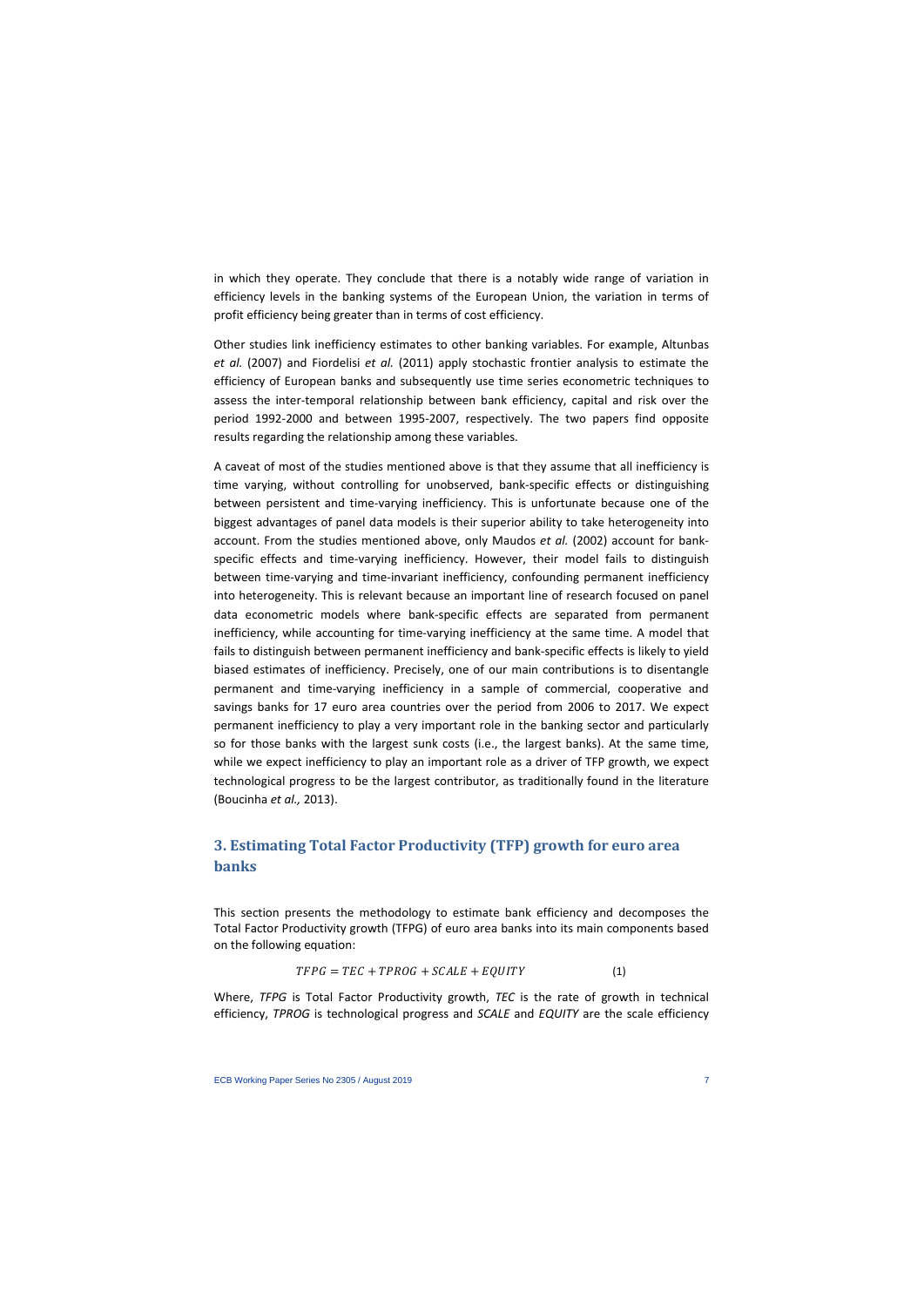change and the equity effect on total costs, respectively. All of the components are measured in percent.

Technical efficiency (TEC) measures the relative ability of a bank to convert inputs (financial capital, labour and fixed assets) into outputs (loans and investments), while minimising costs.[2](#page-8-0) The most efficient bank is the one that has the lowest cost while generating a given amount of output, for given input prices. Therefore, the efficiency results here are relative (to the best practise bank), rather than absolute.

Technological progress (TPROG) captures the decline (or increase) in total costs over time, for a given amount of output and input prices. According to Baltagi and Griffin (1988) and Kumbhakar and Heshmanti (1996), technological progress can be divided into three components. The first is called "pure technological progress" and captures only on the impact of time on total costs. The second is called "scale-augmenting technological progress" and captures the change in the sensitivity of total costs with respect to time as output changes. The third component is called "non-neutral technological progress" and reflects the changes in the sensitivity of total costs to time, as input prices change.

The third and fourth components of TFPG are the so-called "scale effect" (SCALE) and "equity effect". The former captures the importance of operating at the optimal scale (Kumbhakar *et al.,* 2015) and the latter captures the impact of the shadow cost of equity and changes in the equity ratio on Total Factor Productivity growth. In particular, it measures the impact of a change in equity on bank costs in a particular year.

The four components of *TFPG* can be computed based on stochastic frontier analysis (SFA), the most widely used parametric method for measuring firm specific cost-efficiency.<sup>[3](#page-8-1)</sup> The assumption behind this methodology is that the distance from the frontier is not entirely under the influence of the bank due to both random error and the functional form of the cost function.[4](#page-8-2) The methodology is appealing because it allows the estimation of technical efficiency, technological progress and the equity and scale effects from the same econometric model.

Traditional panel data econometric models often cannot separate individual heterogeneity from unobserved, time-invariant inefficiency, as the model will tend to confound all timeinvariant inefficiency into heterogeneity, captured by a single bank-specific effect in the

<sup>&</sup>lt;sup>2</sup> Farrell (1957) pioneered the work on firm inefficiency and defined it as a waste of resources, measured by the ratio between minimal (derived from a benchmark firm) and observed production costs. This work provided the ground for the future development of frontier methods.

 $3$  The cost-efficiency frontier can also be computed using non-parametric approaches, based on linear programming. This approach works well with small samples and does not require a priori assumptions on the functional form of the best practise frontier. However, non-parametric techniques do not allow for random error in the model, making the efficiency scores sensitive to changes in the definition of inputs and outputs. Parametric approaches to cost-efficiency frontier analysis developed into three directions: stochastic frontier analysis (SFA) introduced by Aigner *et al.* (1977) and Battese and Corra (1977), distribution free approach (DFA) and thick frontier approach (TFA). In this paper we focus on SFA because TFA does not allow for computing bank specific efficiency while DFA does not compute year by year efficiency scores.

<span id="page-8-2"></span><span id="page-8-1"></span><span id="page-8-0"></span><sup>4</sup> Therefore, SFA is sometimes referred to as composed error, since the part of the cost that cannot be explained by outputs and input prices is divided into an idiosincratic random error and inefficiency.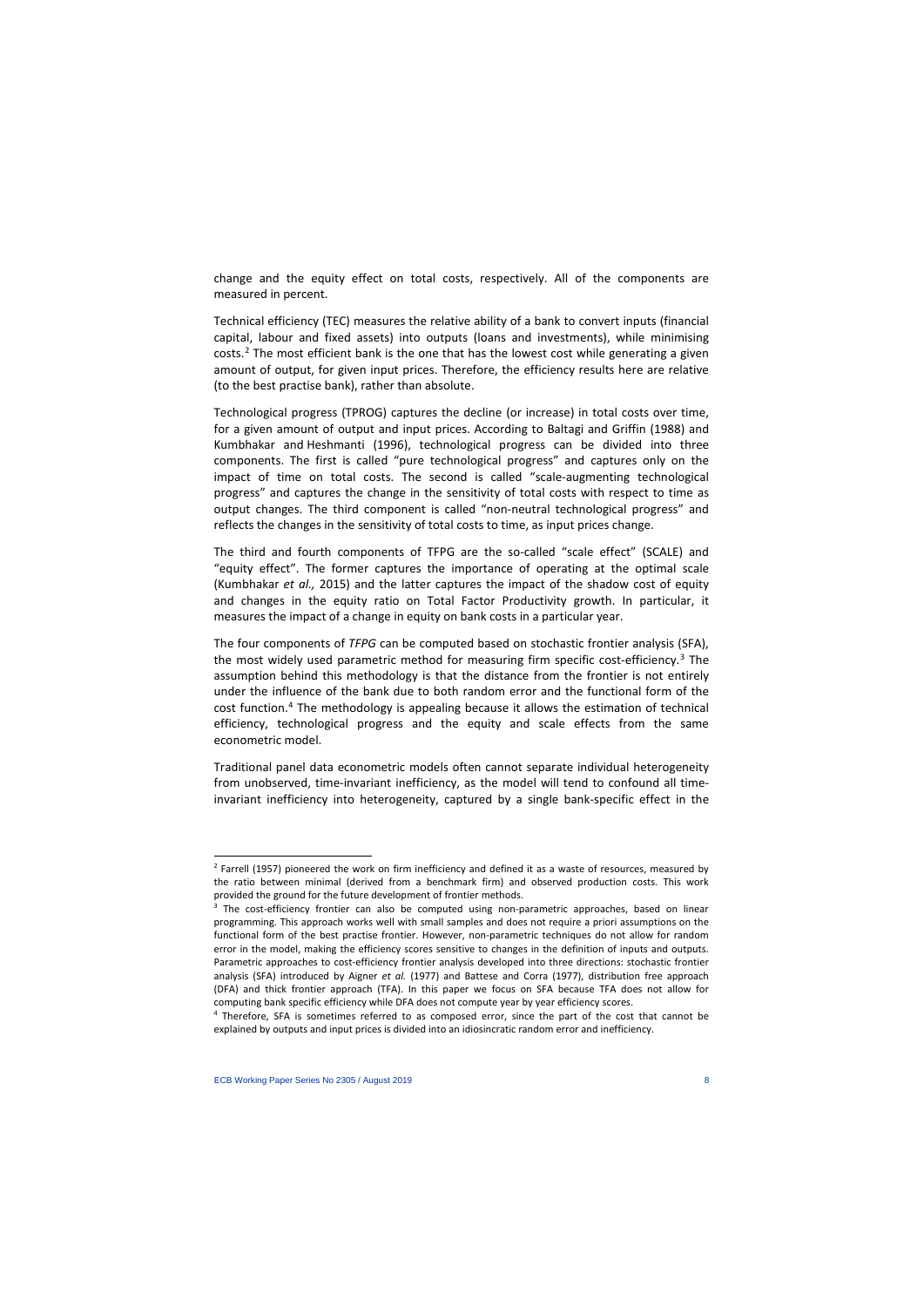model (Greene, 200[5](#page-9-0)).<sup>5</sup> However, inefficiency might be partly persistent and partly timevarying. In fact, persistent inefficiency is likely to be important in the banking industry because there are large sunk costs associated with starting a bank and it requires several years of deposit base formation to succeed in the business. Moreover, it tends to be very costly to restructure a bank (downsize the number of staff, merge the bank with another institution, etc.).

In this paper, we thus apply the generalized true random-effects (GTRE) model proposed by Kumbhakar *et al.* (2014). This model allows decomposing the persistent bank-specific effect into a random bank-specific effect (capturing unobserved heterogeneity à la Greene, 2005) and a persistent technical inefficiency effect.<sup>[6](#page-9-1)</sup> In total, this model decomposes the error term of the stochastic cost function into four components, namely: *i*) short-term (timevarying) inefficiency; *ii*) persistent (time-invariant) inefficiency; *iii)* a bank-specific effect, capturing heterogeneity across banks; and *iv*) a pure random component (Greene, 2005).<sup>[7](#page-9-2)</sup>

Therefore, the stochastic cost function can be written as follows:

$$
lnTC_{it} = \alpha_0 + lnTC(y_{it}, w_{it}; \beta) + \psi_i + v_{it}^+ + \eta_i^+ + u_{it}
$$
 (2)

Where  $\alpha_0$  is a constant, *i* refers to the cross-sectional unit and *t* refers to time,  $TC_{it}$ represents total costs, *TC(yit,wit,β)* is a function of outputs and input prices, *yit* are outputs produced by bank *i* at time *t*,  $w_{it}$  are input prices,  $\theta$  is a vector of parameters,  $\psi_i$  and  $\eta^+_i>0$ are a bank-specific effect and persistent (time invariant) inefficiency, respectively.  $v_{it}^+>0$ and  $u_{it}$  are residual inefficiency and the random error, respectively. Considering that we include a bank-specific effect in this equation  $(\psi_i)$  we do not use environmental variables as additional explanatory variables for efficiency.<sup>[8](#page-9-3)</sup> Finally, *In* denotes the natural logartithm.

The function *TC(yit,wit,β)* represents the cost frontier while the sum of the constant (including the bank-specific effect), the function *TC(yit,wit,β)* and the idiosincratic error represent the stochastic frontier. The difference between total costs and the stochastic frontier is the measure of cost ineficiency.

Equation (2) can be rewritten as:

 $\overline{\phantom{a}}$ 

$$
lnTC_{it} = \alpha_{0*} + lnTC(y_{it}, w_{it}; \beta) + \alpha_i + \epsilon_{it}
$$
\n(3)

Where  $\alpha_{0*} = \alpha_0 + E(\eta_i^+) + E(\nu_{it}), \alpha_i = \psi_i + \eta_i^+ - E(\eta_i^+)$  and  $\epsilon_{it} = \mu_{it} + \nu_{it}^+ - E(\nu_{it}^+).$ 

To operationalise the calculation of the efficiency scores, we follow the three step approach recommended by Kumbhakar *et al.* (2014): *i*) We run the standard random-effects panel

<sup>5</sup> Berger (1993 and 1995) show that bank specific effects tend to confound differences in bank size with inefficiency.

<sup>6</sup> The model was developed originally by Colombi *et al.* (2011).

 $<sup>7</sup>$  Kumbhakar (1991), Kumbhakar and Heshmati (1995) and Kumbhakar and Hjalmarsson (1995) proposed</sup> models with three components, namely a firm effect capturing only persistent inefficiency, a random component capturing time-varying technical inefficiency and a pure random error. The problem with these studies is that part of the persistent inefficiency might include unobserved firm effects.

<span id="page-9-3"></span><span id="page-9-2"></span><span id="page-9-1"></span><span id="page-9-0"></span><sup>8</sup> Including macro variables like GDP growth, HICP inflation, the Herfindahl-Hirschamn index, etc. in our equation does not influence the efficiency scores, as the methodology deals already with heterogeneity to a large degree. Including country dummies also leads to similar overall efficiency estimates. These results are available from the authors upon request.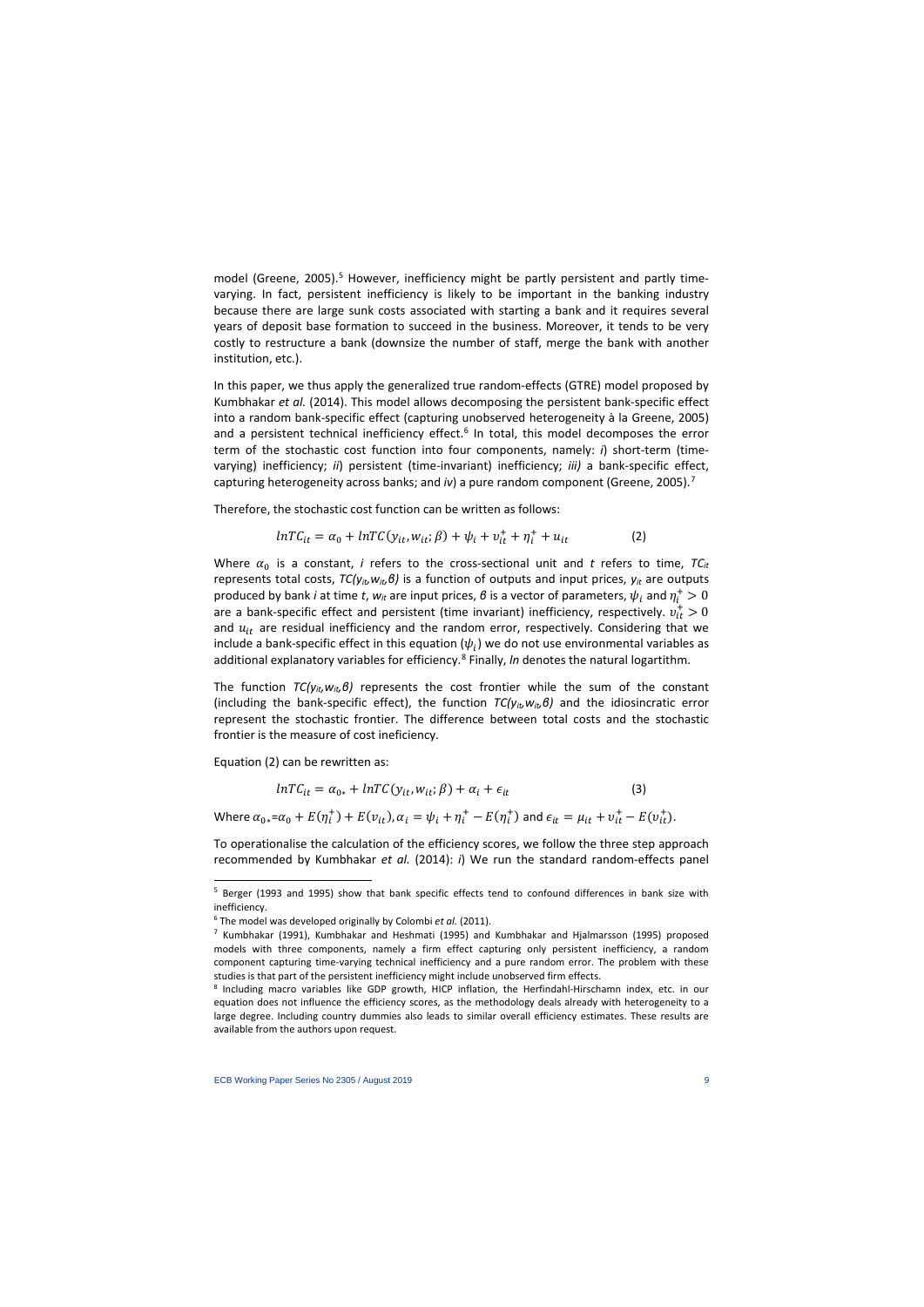regression model to estimate *β* and to predict the values of  $\alpha_i$  and  $\epsilon_{it}$ ; *ii*) We estimate the time-varying technical efficiency,  $v_{it}^+$  using the predicted values of  $\epsilon_{it}$  from the first step. In particular, for  $\epsilon_{it} = \mu_{it} + v_{it}^+ - E(v_{it}^+)$ , we apply standard Stochastic Frontier Analysis (SFA) using Maximum Likelihood by assuming that  $\mu_{it}$  is *i.i.d.*  $N(0, \sigma_\mu^2)$  and  $v_{it}^+$  is  $N^+(0, \sigma_v^2)$ ; *iii*) We apply a similar approach as in the second step for  $\alpha_i = \psi_i + \eta^+_i - E(\eta^+_i)$ . In particular, we apply standard SFA cross-sectionally assuming that  $\psi_i$  is *i.i.d.*  $N(0,\sigma_\psi^2)$  and  $\eta_i^+$  is  $N^+(0,\sigma_n^2)$ in order to obtain estimates of the persistent technical inefficiency component  $\eta_i^+$ ; *iv*) Finally, overall technical efficiency is computed as the product of persistent technical efficiency and residual technical efficiency.

We use a trans-log cost function for *TC(yit, wit, β)* with three inputs and two outputs, while including both a linear and a quadratic time trend and the bank capital ratio to capture techological progress and risk considerations, respectively. In our framework banks produce loans and other earning assets (outputs), while utilising labour, physical capital and financial funds (inputs).<sup>[9](#page-10-0)</sup> These variables are defined in Section 4. As a result, Equation (3) can be written as follows:

$$
lnTC_{i,t} = \alpha_0 + \sum_{h=1}^{2} \alpha_h ln y_{h,i,t} + \sum_{j=1}^{3} \beta_j ln w_{j,i,t} + \tau_1 ln E_{i,t} + t_1 T
$$
  
+  $\frac{1}{2} \left[ \sum_{h=1}^{2} \sum_{k=1}^{2} \delta_{hk} ln y_{h,i,t} ln y_{k,i,t} + \sum_{k=1}^{3} \sum_{j=1}^{3} \gamma_{kj} ln w_{k,i,t} ln w_{j,i,t} + \varphi_1 ln E_{i,t} ln E_{i,t} \right]$   
+  $t_{11} T^2 \right] + \sum_{h=1}^{2} \sum_{j=1}^{3} \rho_{hj} ln y_{h,i,t} ln w_{j,i,t}$   
+  $\sum_{h=1}^{2} \omega_h ln y_{h,i,t} ln E_{i,t} + \sum_{h=1}^{2} \varphi_h T ln y_{h,i,t} + \sum_{j=1}^{3} \theta_j ln w_{j,i,t} ln E_{i,t}$   
+  $\sum_{j=1}^{3} \vartheta_j T ln w_{j,i,t} + \psi_i + v_{it} + n_i + u_{it}$  (4)

Where *i* denotes the cross-sectional unit and *t* denotes the time period,  $y_h(h = 1,2)$  is output,  $w_i ( j = 1,2,3)$  are input prices, *lnE<sub>t</sub>* is the natural logarithm of the capital ratio, and *T* is a time trend.

In order to guarantee linear homogeneity in factor prices, we assume the following:

$$
\sum_{j=1}^{3} \beta_j = 1; \sum_{j=1}^{3} \gamma_{kj} = 0 \ \forall k; \sum_{j=1}^{3} \rho_{hj} = 0 \ \forall h
$$
 (5)

To implement linear homogeneity into the trans-log cost function, it is necessary and sufficient to apply the following standard symmetry restrictions:

l

<span id="page-10-0"></span><sup>9</sup> Maudos *et al*. (2002), Lensink *et al.* (2008) and Lozano-Vivas and Pasiouras (2010) did not include a trend in the cost function. This would assume that the frontier is constant over time and consequently all the productivity changes would be attributed to changes in cost efficiency or changes in economies of scale.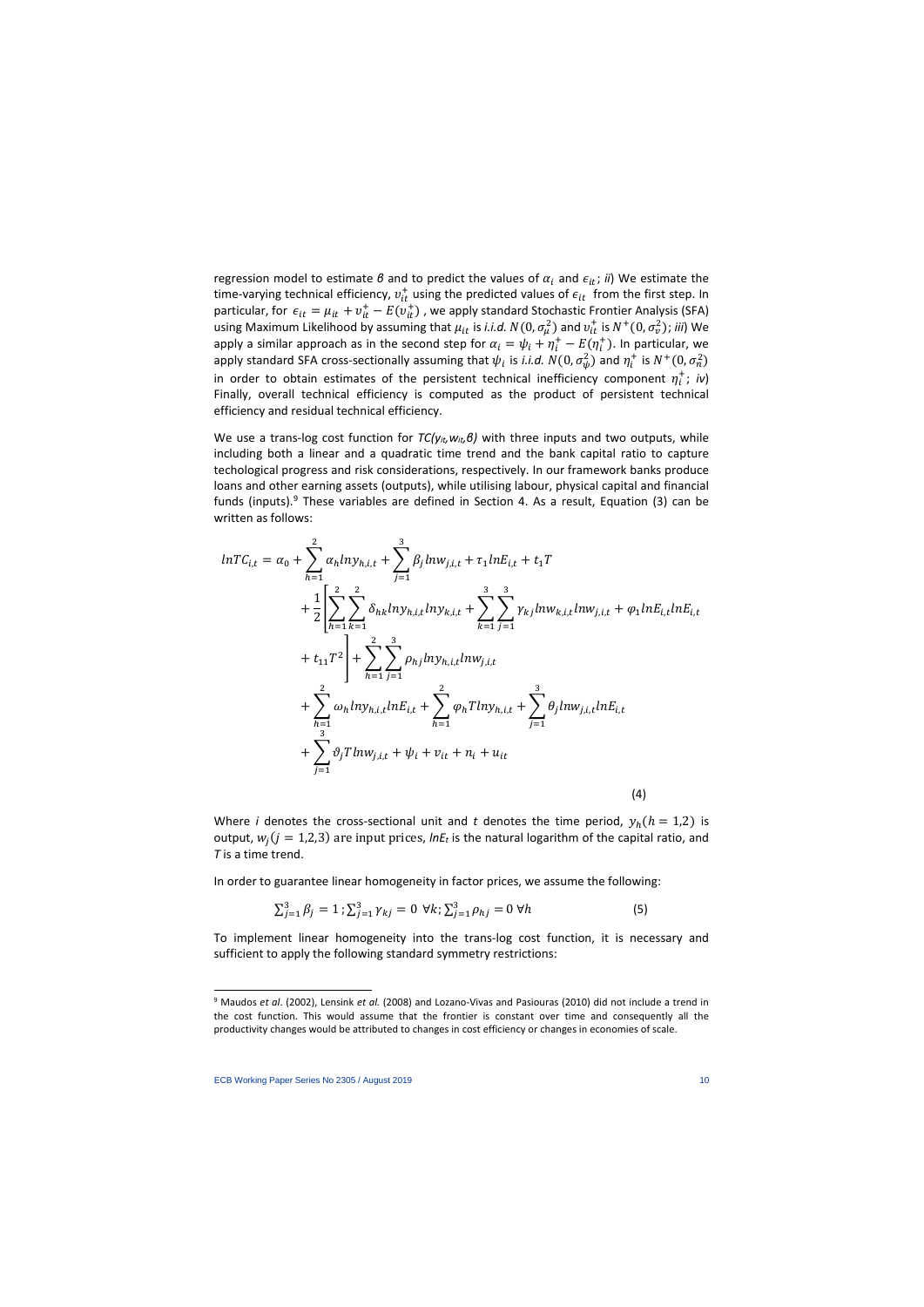$$
\delta_{hk} = \delta_{kh} \,\forall h, k \text{ and } \gamma_{kj} = \gamma_{jk} \,\forall j, k \tag{6}
$$

Therefore, to impose linear homogeneity restrictions, we normalize the dependent variable and all input prices by the price of labour  $(w_1)$ .<sup>[10](#page-11-0)</sup>

When estimating ineficiency for a large group of euro area banks, the question arises whether to estimate a common frontier for all banks or rather country-specific frontiers. The latter is usually justified when country specific circumstances affect the best practise banks. However, estimating country-specific frontiers is challenging for some euro area countries where there are not enough data for a meaningful estimation using the parametric approach. Also, integration and liberalisation of banking services in the context of the single monetary area, the single passport for financial services and recent progress with the European banking union speak in favour of estimating a single frontier, notwithstanding the fact that the operating environment for banks in the euro area remains somewhat heterogeneous.<sup>[11](#page-11-1)</sup>

A related question is whether the frontier should be estimated for different types of banks (commercial banks, saving banks, cooperative banks, etc.). A global frontier allows comparison of efficiency of different ownerships relative to the best practice in the sector, whereas the latter only pemits comparison of efficiency among the same ownership. Hence, we follow Altunbas *et al.* (2007) and estimate a global cost-efficiency frontier for all ownerships and countries in the sample.

### **4. Data**

 $\overline{\phantom{a}}$ 

Our dataset consists of a panel of commercial, cooperative and savings banks for the period 2006-2017 gathered from BankFocus.<sup>[12](#page-11-2)</sup> Banks are classified as commercial if they are mainly active in retail, wholesale and private banking (*i.e*., universal banks). Savings and cooperative banks are mainly active in retail banking (with the latter having a cooperative ownership structure).[13](#page-11-3) After applying certain rules to remove institutions with unreliable or low quality data, or banks that might have been misclassified, our sample consists of an unbalanced panel of between 1.441 and 2.062 banks (depending on the year) from 17 euro area countries.[14](#page-11-4)

<sup>&</sup>lt;sup>10</sup> The econometric results are according to expectations and are available upon request.<br><sup>11</sup> See Fiordelisi and Molyneux (2006) for a discussion on common versus country-specific frontier analysis.

<sup>&</sup>lt;sup>12</sup> Data were collected via BankFocus (previously Bankscope) based on Moodys (previously Fitch).<br><sup>13</sup> Other business models, such as real estate and mortgage banks were not included in the sample despite the

importance of real estate financing for the euro area. Given that these banks are also involved in project development, their financial ratios are difficult to compare with the three categories considered in this analysis.

<span id="page-11-4"></span><span id="page-11-3"></span><span id="page-11-2"></span><span id="page-11-1"></span><span id="page-11-0"></span> $14$  We removed banks that: a) Recorded a change in the gross value of total assets of more than 50% in a particular year; b) Reported negative loans or securities; c) Reported deposits higher than total assets; d) Reported total costs (without value adjustments) above 30% of assets; e) Have a gross loans-to-total assets ratio below 33% or above 90%, to remove institutions that do not provide loans to the economy or that serve as SPVs; and f) Hold average assets for the whole period of below euro 50 million (small banks). Bank level information is not available for Latvia and Lithuania.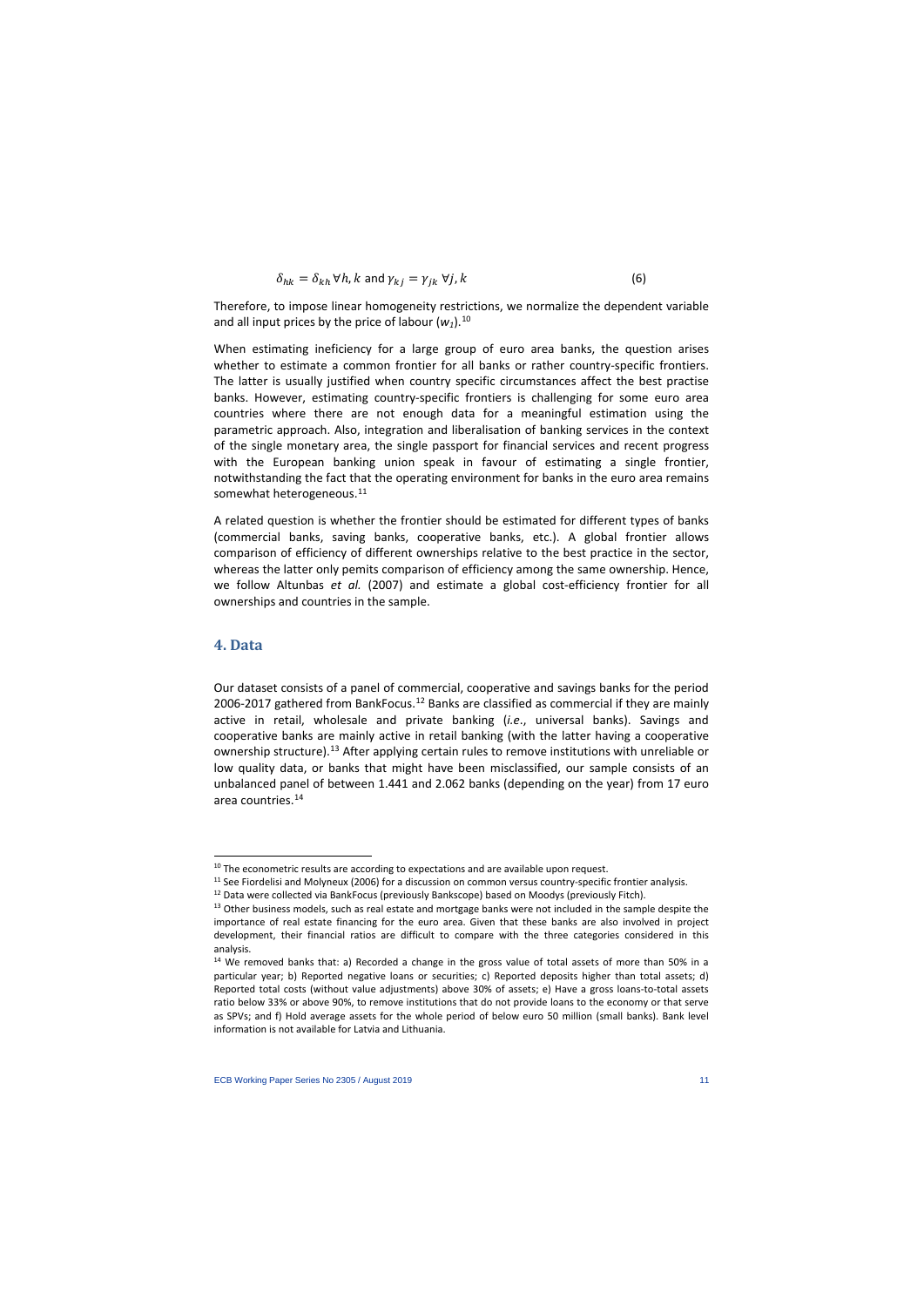The distribution of banks by business model and country is presented in **Table 1**. The Table shows that more than half of the banks in our sample are located in Germany. The reason is that Germany has a large system of cooperative and savings banks. Other countries with a relatively large presence in the sample are Italy (large number of cooperative banks) and Austria (savings banks). Regarding business models, the Table shows that the majority of banks are cooperative and savings banks.

| Specialisation     |                            |                      |                         |                  |  |  |  |  |  |  |
|--------------------|----------------------------|----------------------|-------------------------|------------------|--|--|--|--|--|--|
| <b>Countries</b>   | <b>Commercial</b><br>banks | Cooperative<br>banks | <b>Savings</b><br>banks | <b>All banks</b> |  |  |  |  |  |  |
| Austria            | 13/20                      | 32/56                | 43/74                   | 88/150           |  |  |  |  |  |  |
| Belgium            | 6/11                       | 2/4                  | 1/3                     | 9/18             |  |  |  |  |  |  |
| Cyprus             | 1/9                        | 1/2                  | 1/1                     | 3/12             |  |  |  |  |  |  |
| Estonia            | 1/1                        | 0/0                  | 0/0                     | 1/1              |  |  |  |  |  |  |
| Finland            | 2/13                       | 1/3                  | 1/8                     | 4/24             |  |  |  |  |  |  |
| France             | 41/51                      | 39/61                | 5/11                    | 85/123           |  |  |  |  |  |  |
| Germany            | 23/44                      | 555/656              | 343/425                 | 921/1125         |  |  |  |  |  |  |
| Greece             | 2/5                        | 1/1                  | 0/0                     | 3/6              |  |  |  |  |  |  |
| Ireland            | 1/5                        | 0/0                  | 0/0                     | 1/5              |  |  |  |  |  |  |
| Italy              | 30/38                      | 237/314              | 13/22                   | 280/374          |  |  |  |  |  |  |
| Luxembourg         | 3/13                       | 1/7                  | 1/1                     | 5/21             |  |  |  |  |  |  |
| Malta              | 2/5                        | 0/0                  | 0/0                     | 2/5              |  |  |  |  |  |  |
| <b>Netherlands</b> | 3/13                       | 1/1                  | 1/1                     | 5/15             |  |  |  |  |  |  |
| Portugal           | 2/7                        | 1/4                  | 1/74                    | 4/85             |  |  |  |  |  |  |
| Slovakia           | 3/7                        | 0/0                  | 1/2                     | 4/9              |  |  |  |  |  |  |
| Slovenia           | 5/9                        | 2/2                  | 1/1                     | 8/12             |  |  |  |  |  |  |
| Spain              | 7/19                       | 8/47                 | 3/11                    | 18/77            |  |  |  |  |  |  |
| <b>Total EA</b>    | 145/270                    | 881/1158             | 415/634                 | 1441/2062        |  |  |  |  |  |  |

**Table 1: Minimum and maximum number of banks per country and business model during the period 2006-2017**

Source: Author's calculations based on BankFocus.

**Table 2** illustrates some key features of the three types of banks. As expected, commercial banks are, on average, the largest institutions (holding on average assets of 68.9 billion euro at end-2017). They also possess on average the largest share of loans to total assets (approximately 66.0%), while the share of other earning assets is broadly comparable across banks. Cooperative and savings banks are relatively more dependent on customer deposits, while commercial banks have a somewhat more diversified source of funding. Commercial banks also seem to recruit more expensive – and probably more skilled – staff, as they tend to offer a wider range of products to a broader range of customers, often also in foreign countries. Also commercial banks' AC are higher. Differences in equity to assets, the price of physical capital and the price of funds, are relatively small. However, differences among banks are significant, even within the same group of banks.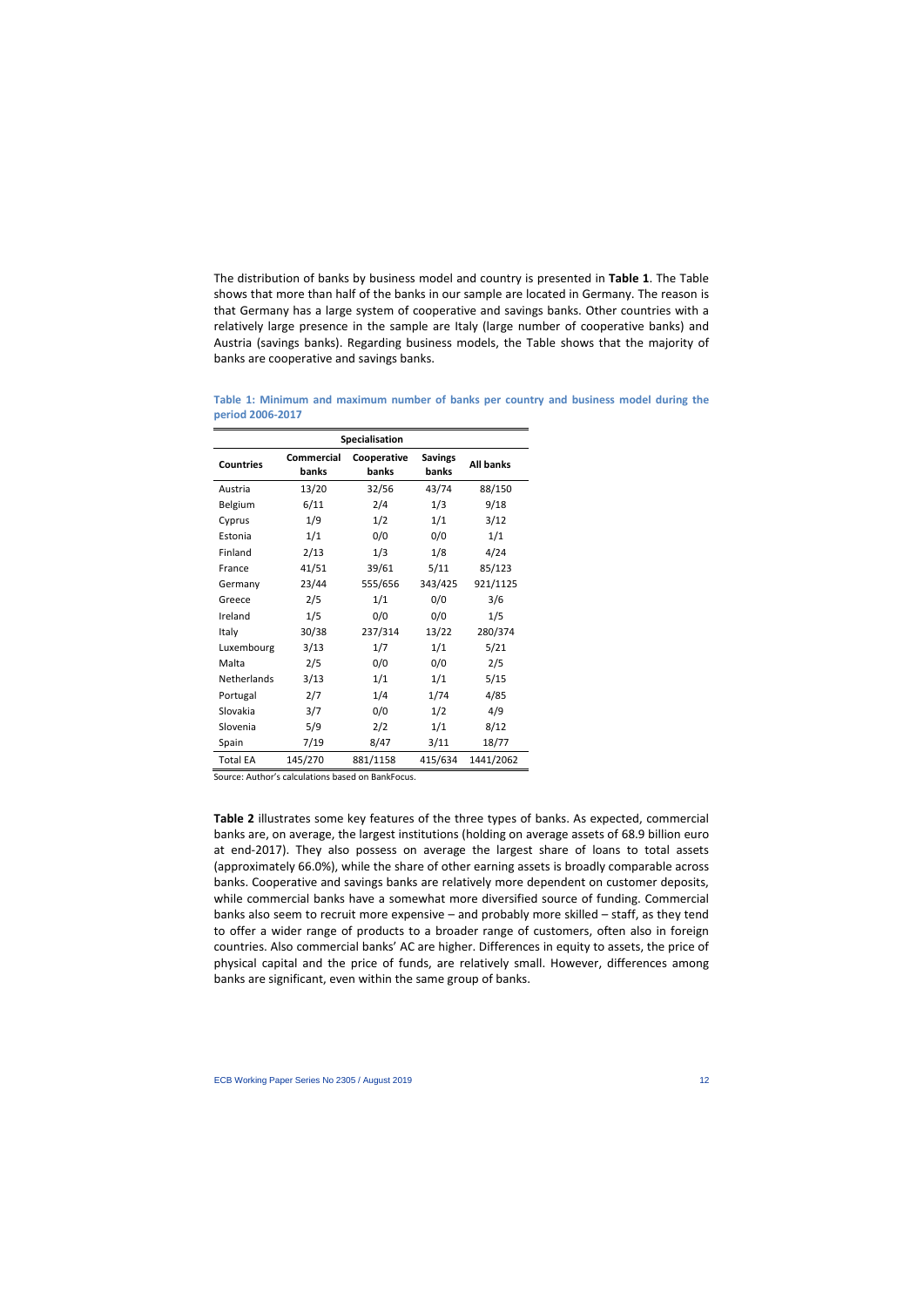#### **Table 2: Key features per bank type**  *(Data for end-2017)*

|                |               |         |         |        | Other   |           | Price   |       |          |        |         |
|----------------|---------------|---------|---------|--------|---------|-----------|---------|-------|----------|--------|---------|
|                |               |         | Total   |        | earning |           | of      |       |          |        |         |
|                |               |         | assets  | Loans  | assets  | Customer  | labour  | Price | Price of | Equity |         |
|                |               |         | (bn. of | to     | to      | deposits  | (th. of | οf    | physical | to     | Average |
|                |               |         | euros)  | assets | assets  | to assets | euros)  | funds | capital  | assets | cost    |
|                |               | Min.    | 0.1     | 34.2%  | 0.0%    | 0.8%      | 44.1    | 0.1%  | 27.2%    | 5.7%   | 0.7%    |
|                | Commercial    | Mean    | 68.9    | 65.7%  | 25.8%   | 71.5%     | 75.2    | 0.6%  | 114.8%   | 9.6%   | 3.0%    |
|                |               | St.dev. | 220.0   | 13.6%  | 12.6%   | 22.5%     | 17.8    | 0.4%  | 62.8%    | 3.5%   | 2.0%    |
|                |               | Max.    | 1960.0  | 89.6%  | 66.0%   | 99.0%     | 95.4    | 1.2%  | 223.4%   | 15.7%  | 17.2%   |
|                |               | Min.    | 0.1     | 33.0%  | 4.6%    | 14.8%     | 44.1    | 0.1%  | 27.2%    | 5.7%   | 0.8%    |
|                |               | Mean    | 5.6     | 61.7%  | 35.4%   | 78.5%     | 64.1    | 0.5%  | 81.5%    | 9.9%   | 2.3%    |
|                | Cooperative   | St.dev. | 63.3    | 12.2%  | 12.5%   | 15.2%     | 11.6    | 0.3%  | 47.0%    | 2.4%   | 0.9%    |
|                |               | Max.    | 1760.0  | 89.5%  | 66.9%   | 99.4%     | 95.4    | 1.2%  | 223.4%   | 15.7%  | 22.0%   |
| Specialisation |               | Min.    | 0.1     | 33.1%  | 5.6%    | 27.1%     | 44.1    | 0.1%  | 27.2%    | 5.7%   | 1.2%    |
|                | Savings       | Mean    | 6.7     | 63.3%  | 32.9%   | 84.2%     | 58.6    | 0.5%  | 113.5%   | 9.9%   | 2.6%    |
|                |               | St.dev. | 89.0    | 12.3%  | 12.7%   | 9.7%      | 9.7     | 0.3%  | 57.9%    | 2.3%   | 0.6%    |
|                |               | Max.    | 2130.0  | 89.5%  | 68.3%   | 98.9%     | 95.4    | 1.2%  | 223.4%   | 15.7%  | 6.8%    |
|                |               | Min.    | 0.1     | 33.0%  | 0.0%    | 0.8%      | 44.1    | 0.1%  | 27.2%    | 5.7%   | 0.7%    |
|                | All euro area | Mean    | 14.4    | 62.8%  | 33.3%   | 79.5%     | 63.9    | 0.5%  | 95.1%    | 9.9%   | 2.5%    |
|                |               | St.dev. | 108.0   | 12.5%  | 13.0%   | 15.4%     | 13.1    | 0.3%  | 54.7%    | 2.5%   | 1.0%    |
|                |               | Max.    | 2130.0  | 89.6%  | 68.3%   | 99.4%     | 95.4    | 1.2%  | 223.4%   | 15.7%  | 22.0%   |

Notes: The price of labour is calculated as personnel expenses over the total number of employees; the price of physical capital is calculated as the ratio of other overhead costs to non-earning assets; and the price of funds is computed as the ration between interest costs and total liabilities.

Source: Author's calculations based on BankFocus.

 $\overline{\phantom{a}}$ 

There is a long-standing discussion in the literature regarding the distinction between bank outputs and inputs. We adopt the *accounting balance-sheet approach* of Sealey and Lindley (1977) and treat liabilities as inputs and assets as outputs. In particular, we view banks as firms that use labour, fixed assets and financial capital to produce loans and other earning assets.[15](#page-13-0) This approach is different from the *value added approach*, which considers deposits as another output.<sup>[16](#page-13-1)</sup>

Regarding the price of inputs, we compute the price of labour as labour expenses over the number of employees.<sup>[17](#page-13-2)</sup> For the price of fixed assets, we use the ratio of other (non-labour)

<sup>15</sup> Boucinha *et al.* (2013) test for the inclusion of deposits as outputs following the methodology developed by Hughes and Mester (2003). Implementation of such test requires a breakdown of interest costs into those paid on deposits versus on other liabilities. Such granular data are not available for the sample under consideration. <sup>16</sup> The *value-added approach* considers bank deposits as products because they contribute to create value

added in the banking sector (generating fees and commissions, relationships with clients, etc.) and in the society in general (providing means of payments). Also, banks devote sizable resources to gather and manage deposits. See Berger *et al.* (1987) and Camanhol and Dyson (2005) for a discussion.

<span id="page-13-2"></span><span id="page-13-1"></span><span id="page-13-0"></span> $17$  Part of the literature computes the price of labour as the ratio between personell expenses and total assets. By calculating the price of labour relative to total assets one would actually capture labour productivity as well (Maudos *et al.*, 2002).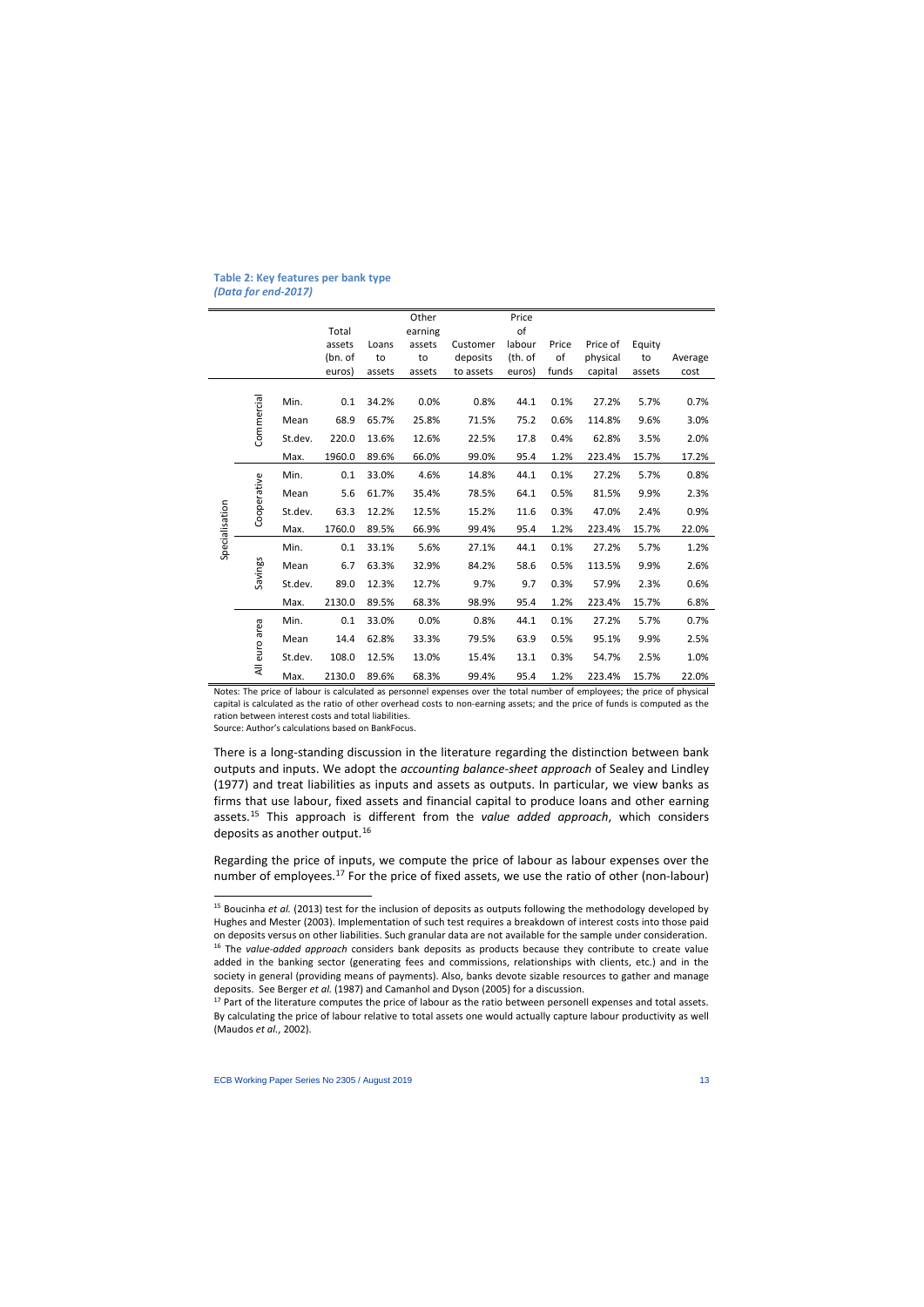administrative costs to fixed assets. The price of funds is computed as the ratio between interest expenses and total liabilities. Total costs, our dependent variable, is computed as the sum of these three components. By including interest costs (cost of financing,) we capture a more comprehensive overview of banks' business profiles.<sup>[18](#page-14-0)</sup> This specification of outputs and inputs is similar to most of the previous studies. In particular, most of the literature has estimated cost functions with the same inputs while the number of outputs has varied from two to five.<sup>19</sup>

Finally, we follow Berger and Mester (1997), Hughes and Mester (2008) and Fiordelisi *et al.* (2011) and use equity to total assets as a quasi-fixed input to control for differences in risk preferences. **Table 3** presents descriptive statistics about the variables included in the model.

|                                          | Unit      | Obs.   | Mean  | Std.<br>Dev. | Min      | Max       |
|------------------------------------------|-----------|--------|-------|--------------|----------|-----------|
| <b>Dependent variable</b>                |           |        |       |              |          |           |
| Total costs                              | Mill. EUR | 21,224 | 352   | 2827         | $-1$     | 101000    |
| Outputs                                  |           |        |       |              |          |           |
| Gross loans                              | Mill. EUR | 21,224 | 6,384 | 47,200       | 9.117363 | 1,220,000 |
| Other earning assets                     | Mill. EUR | 21,224 | 4.325 | 41,200       | 0.009    | 1,180,000 |
| <b>Prices</b>                            |           |        |       |              |          |           |
| Personnel costs per employee             | 000 EUR   | 19,332 | 58.4  | 12.0         | 38.7     | 95.4      |
| Interest expenses to total liabilities   | %         | 21,224 | 2%    | 1%           | 0%       | 4%        |
| Other overheads to non-earning<br>assets | %         | 19,829 | 85%   | 44%          | 27%      | 225%      |
| Semi-fixed input                         |           |        |       |              |          |           |
| Total equity to total assets             | %         | 21,224 | 9%    | 3%           | 4%       | 16%       |

#### **Table 3. Variables included in the cost function**

Source: Author's calculations based on BankFocus data.

# **5. Empirical results**

 $\overline{\phantom{a}}$ 

This section computes Total Factor Productivity (TFP) growth in the euro area banking sector, *i.e.*, the growth in output not explained by growth in the amount of inputs used. It is based on Equation (1) presented in Section 3. As mentioned before, the estimated trans-log cost function (Equation 4 above) can be used to compute each of the components of Total Factor Productivity growth, namely overall technical efficiency, technological progress and the equity and the scale effect.

The first sub-section (Sub-section 5.1) looks at technical efficiency in the euro area banking sector. It starts by presenting two of the most commonly used indicators for cost efficiency in the banking sector (the average cost -AC- and the cost to income ratio –CIR-) and their

<sup>&</sup>lt;sup>18</sup> Altunbas *et al.* (2007) also compute total costs including operating and financial costs.

<span id="page-14-1"></span><span id="page-14-0"></span><sup>19</sup> A few studies that have estimated a cost function with the same inputs are Altunbas *et al.* (1999), Altunbas *et al.* (2001), Maudos *et al.* (2002), Altunbas *et al.* (2007), Feng and Serleis (2009), Fiordelisi *et al.* (2011), Boucinha *et al.* (2012) and Tsionas and Kumbhakar (2014). Altunbas *et al.* (2001) focus on five outputs, namely mortgage loans, public loans, other loans, aggregate securities and off balance sheet items.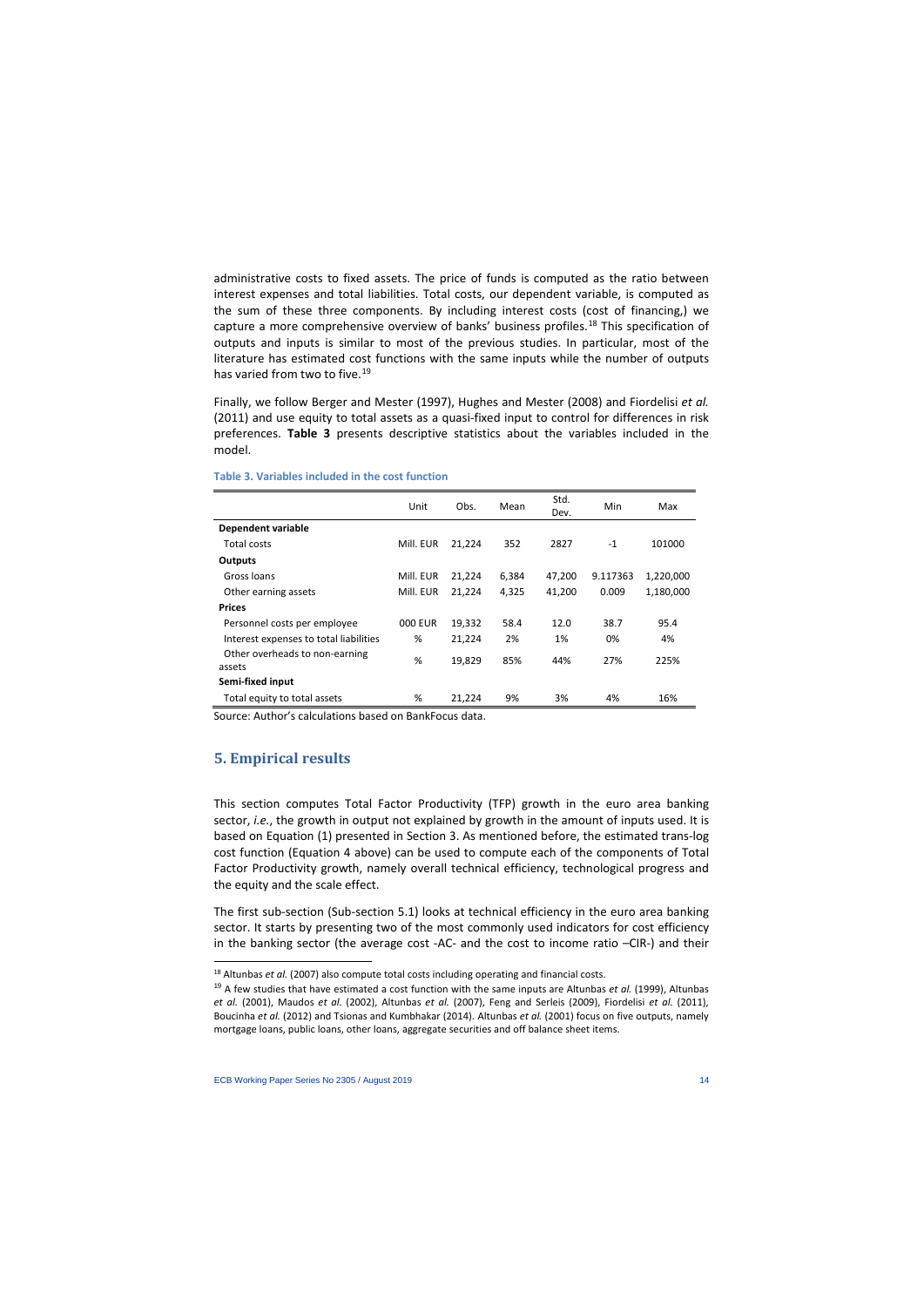caveats. It then moves to present results from the frontier-based technical efficiency analysis. Sub-section 5.2 presents the results of the estimation of technological progress. The Sub-section presents the temporal evolution of the three components of technological progress, namely pure, scale-augmenting and non-neutral technological progress. Subsection 5.3 presents the third component of Total Factor Productivity growth (TFPG) and is based on the estimation of the shadow cost of equity. The scale effect is presented in Subsection 5.4 and requires the previous calculation of economies of scale. Finally, the four components are taken together to compute Total Factor Productivity growth (Subsection 5.5).

### **5.1. Technical efficiency**

The average cost (AC) of a bank and the cost to income ratio (CIR) are two of the most commonly used indicators for measuring cost efficiency in the banking sector. AC is defined as the ratio between total costs (including administrative and interest expenses) and total assets of a bank. Regarding the CIR, different versions are available but the standard CIR is computed as the ratio between administrative costs and operating income. Two factors affect the numerator of the CIR (namely labour costs -quantity of employees and price of labour- and other administrative costs) while the denominator consists of the three most relevant income categories, namely net interest revenue, net fee and commission income and income from other items. These indicators are very easy to compute. However, both indicators are ill equipped to capture efficiency in the banking sector.

AC is strongly dependent on the size and business model of the bank. In particular, institutions oriented towards corporate clients will tend to invest fewer resources in physical infrastructure (branches) than retail oriented institutions. AC also depends on various country specific factors (*e.g.*, the cost of labour might be higher in more developed countries), which are largely outside the reach of bank management. Hence, AC is an indicator of average input prices for producing a unit of bank assets, rather than an indicator of bank efficiency.

Also, the CIR has two main drawbacks. First, it lumps together several aspects of bank performance, such as productivity, efficiency and various bank-specific, as well as countryspecific factors. Regarding the latter, while banks can influence interest margins, if they have some degree of market power, global and country specific factors are arguably even more important determinants.<sup>[20](#page-15-0)</sup> Labour costs also tend to be country specific, with bank managers having limited power to influence them. Second, the CIR is affected by credit risk (at least indirectly), further distorting the estimation of efficiency. In particular, nonperforming loans (NPLs) lead to lower interest income and higher administrative and funding costs.

As a result, several factors affect the average cost and the CIR, distorting the estimation of bank efficiency derived from these indicators. By contrast, an advantage of stochastic

<span id="page-15-0"></span><sup>&</sup>lt;sup>20</sup> Empirical evidence shows that euro area banks adjust sluggishly their interest rates on loans and deposits in response to changes in market interest rates (Gropp *et al.*, 2007), makings their margins more volatile and sensitive to environmental changes.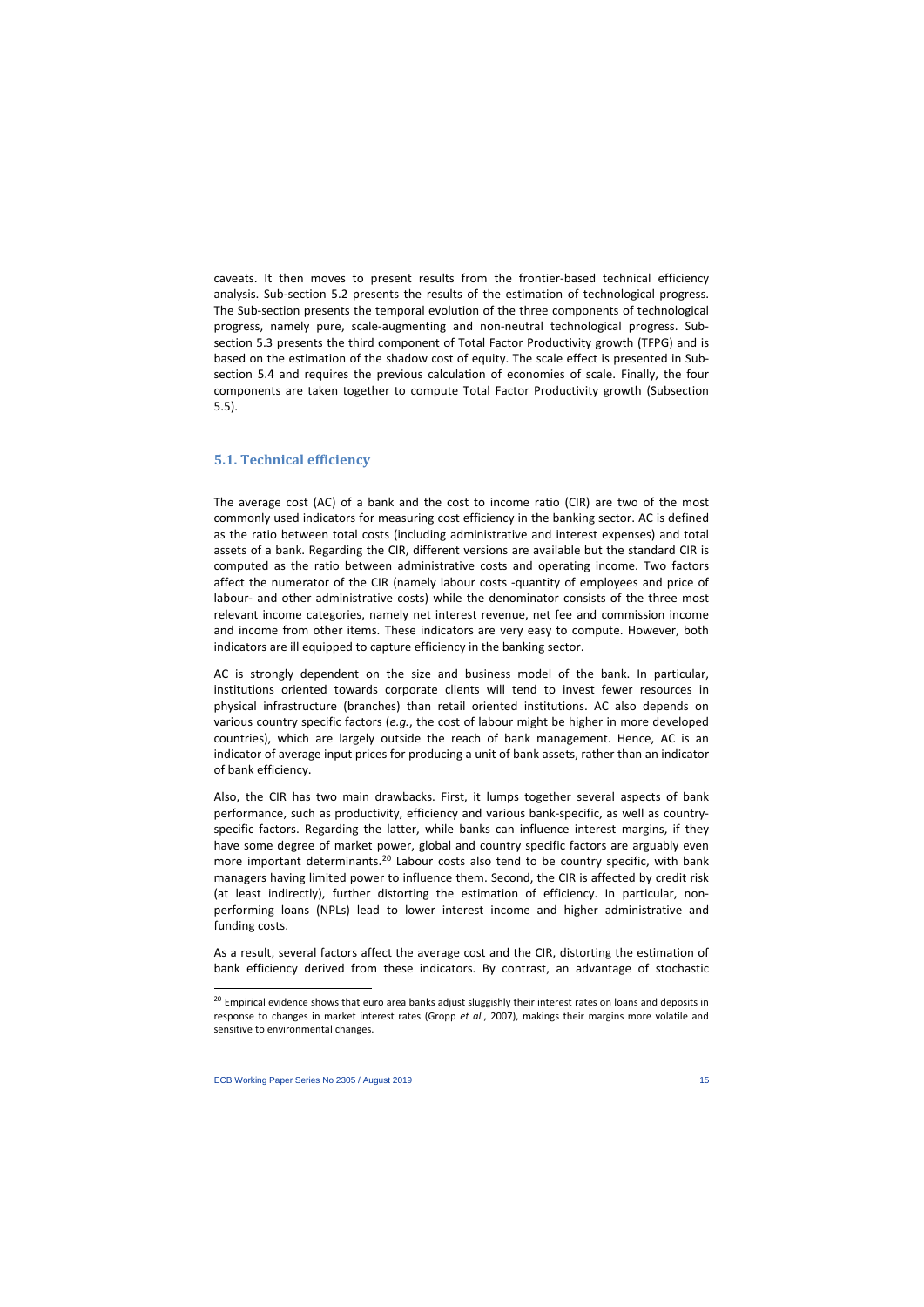frontier analysis is that the resulting measure of cost efficiency controls for the fact that banks produce different outputs and pay different prices for inputs, therefore, allowing the comparison between banks of different sizes, ownership structures, specialisation, etc.

Based on the estimation of Equation (4), **Table 4** reports the overall technical efficiency of the euro area banking sector, together with the estimation of persistent and residual efficiency across bank's business models. The persistent component of efficiency amounted to about 88.2% while the residual efficiency component amounted to about 95.4% (on average for all banks) during the period from 2006 to 2017. $^{21}$  These findings suggest that the median bank uses 11.8% and 4.6% more resources than the bank that is at the efficiency frontier (for the euro area) due to permanent and time-varying factors, respectively. Hence, after controlling for bank heterogeneity and persistent efficiency, the share attributed to residual efficiency is relatively small. Put otherwise, structural long-term factors (such as location, client structure, macroeconomic environment, regulation, etc.) seem to play a bigger role for bank efficiency than factors that change over time.

Looking across business models, there seems to be little difference within residual efficiency, while the differences are larger for persistent efficiency. In particular, it is found that efficiency is higher for cooperative and savings banks compared with commercial banks. This finding suggests that structural differences across banks' business models play a more important role for efficiency than year-on-year changes in management decisions.<sup>[22](#page-16-1)</sup> Overall bank efficiency, computed as the product between persistent (time invariant) and residual (time variant) efficiency, for the entire euro area banking sector, was around 84% over the period from 2006 to 2017. These findings are in line with those for US commercial banks (Feng and Serletis, 2009), Portuguese banks (Boucinha *et al.,* 2013), German banks (Altunbas *et al.*, 2001) and a sample of European banks (Maudos *et al.*, 2002).<sup>[23](#page-16-2)</sup> In other words, our findings suggest that if the median bank would operate on the efficiency frontier, it could produce the same level of output with only around 84% of current costs.

 $\overline{a}$ 

 $21$  Changes in persistent efficiency over time reflect a change in the underlying market shares of the banks in the sample and changes in the sample *per se*.<br><sup>22</sup> This evidence is supported by Altunbas *et al.* (2001) who find that mutual and saving banks in Germany have

cost efficiency advantages over their private commercial banking counterparts. However, these authors do not distinguish between permanent and residual efficiency. At the same time, our methodology utilises two bank outputs (namely loans and other earning assets). However, it is possible that commercial banks are involved in other activities (such as derivatives trading, asset management, etc.) that are not counted as outputs in our framework but generate additional costs.

<span id="page-16-2"></span><span id="page-16-1"></span><span id="page-16-0"></span><sup>23</sup> By contrast, Fiordelisi *et al.* (2011) find much lower efficiency scores for European commercial banks over the period 1995-2007 (between 37% and 59%).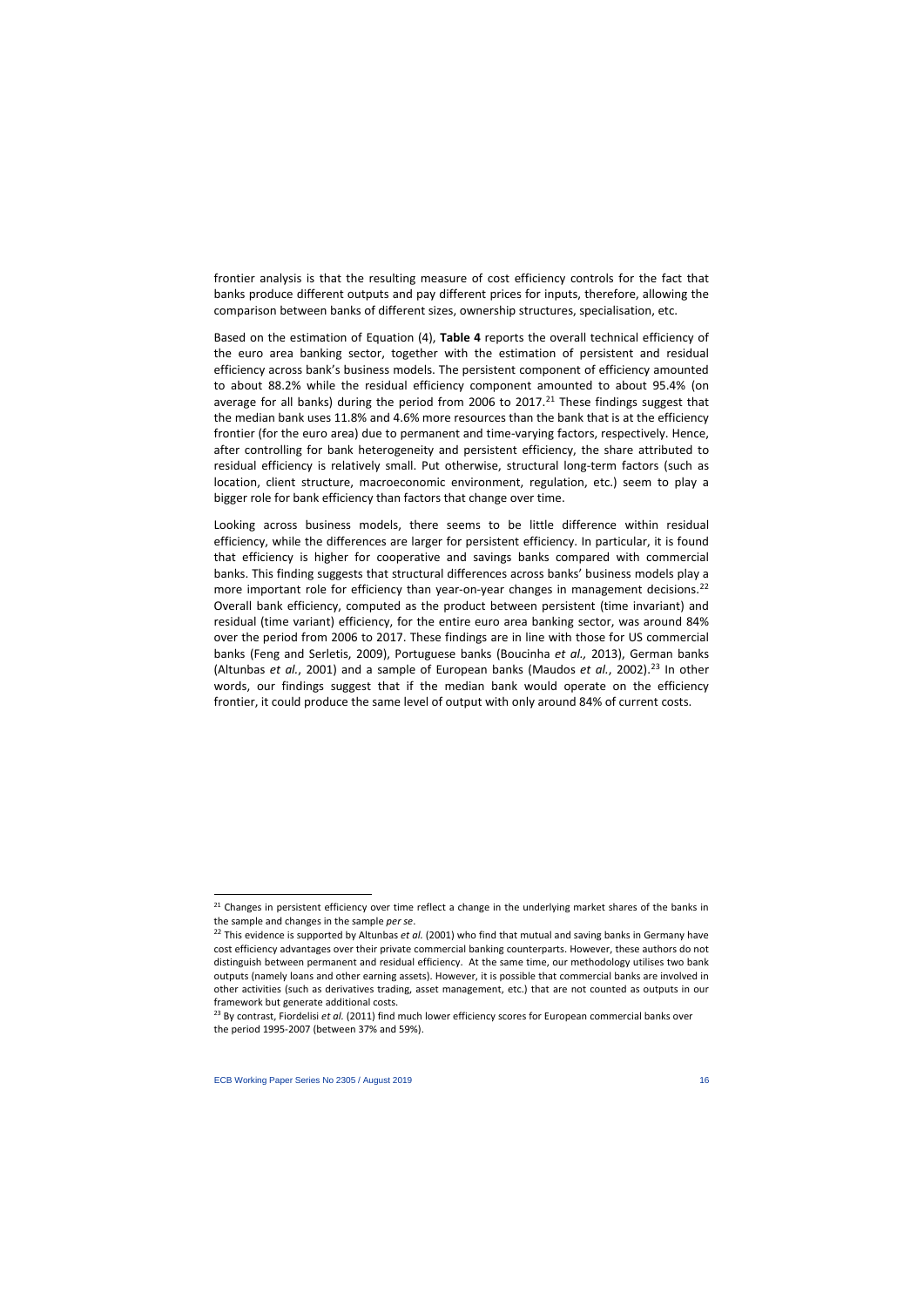|                              | 2006  | 2007  | 2008  | 2009  | 2010  | 2011  | 2012  | 2013  | 2014  | 2015  | 2016  | 2017  |
|------------------------------|-------|-------|-------|-------|-------|-------|-------|-------|-------|-------|-------|-------|
| <b>Persistent efficiency</b> |       |       |       |       |       |       |       |       |       |       |       |       |
| Commercial                   | 84.1% | 83.8% | 83.6% | 83.5% | 83.8% | 83.5% | 84.1% | 84.3% | 84.0% | 83.9% | 84.3% | 84.0% |
| Cooperative                  | 89.5% | 89.5% | 89.5% | 89.6% | 89.5% | 89.5% | 89.5% | 89.5% | 89.5% | 89.1% | 89.5% | 89.4% |
| Savings                      | 85.6% | 85.8% | 85.8% | 85.8% | 86.0% | 86.1% | 86.2% | 86.1% | 86.1% | 86.0% | 86.1% | 86.0% |
| All banks                    | 88.3% | 88.3% | 88.3% | 88.3% | 88.3% | 88.3% | 88.3% | 88.3% | 88.3% | 87.9% | 88.2% | 88.1% |
| <b>Residual efficiency</b>   |       |       |       |       |       |       |       |       |       |       |       |       |
| Commercial                   | 96.2% | 96.1% | 95.7% | 95.5% | 95.9% | 95.7% | 95.2% | 95.4% | 95.4% | 95.4% | 94.8% | 94.5% |
| Cooperative                  | 95.2% | 95.4% | 95.3% | 95.2% | 95.2% | 95.2% | 95.5% | 95.4% | 95.5% | 95.3% | 95.7% | 96.4% |
| Savings                      | 95.8% | 95.3% | 95.3% | 95.0% | 95.4% | 95.7% | 95.8% | 95.7% | 95.6% | 95.6% | 94.1% | 95.4% |
| All banks                    | 95.4% | 95.4% | 95.3% | 95.1% | 95.3% | 95.4% | 95.6% | 95.5% | 95.5% | 95.4% | 95.2% | 95.9% |
| <b>Overall efficiency</b>    |       |       |       |       |       |       |       |       |       |       |       |       |
| Commercial                   | 79.8% | 80.1% | 79.5% | 79.5% | 80.3% | 79.7% | 79.9% | 79.7% | 80.2% | 79.8% | 79.8% | 79.4% |
| Cooperative                  | 84.8% | 85.1% | 85.1% | 84.9% | 84.9% | 85.1% | 85.2% | 85.2% | 85.2% | 84.5% | 85.1% | 85.6% |
| Savings                      | 81.7% | 81.5% | 81.6% | 81.1% | 81.9% | 82.4% | 82.8% | 82.4% | 82.2% | 81.8% | 80.3% | 81.2% |
| All banks                    | 83.7% | 83.9% | 83.9% | 83.8% | 83.9% | 84.1% | 84.2% | 84.0% | 84.1% | 83.5% | 83.4% | 83.8% |

#### **Table 4. Efficiency per bank specialisation** *(median for all banks and each category)*

Note: The relative distance to the frontier for persistent and time-varying inefficiency is computed based on  $v_{it}^+$  and  $\eta_i^+$ , respectively (as described in Equation 4).

Source: Author's calculations based on BankFocus data.

Looking at the evolution of efficiency across bank size, as measured by the respective market share in the country of origin, larger institutions tend to display lower overall efficiency scores (**Table 5**). In 2017, the overall efficiency score for banks above the 75th percentile was around 5.5 percentage points lower than for those below the  $25<sup>th</sup>$ percentile.<sup>24</sup> This difference, which after a period of convergence, widened again more recently, seems to be mainly the result of differences in persistent efficiency. One reason that could explain why larger institutions are less efficient is that they are more difficult to manage, as they deploy a more sophisticated business model. On the other hand, larger institutions might invest more in other aspects of the business, such as brand value or strategy, which are focused mainly on increasing market power rather than on cost efficiency. As these activities are recorded in total costs but not in the bank outputs (they are intangible assets), they might lead to lower efficiency in these institutions. By contrast, residual efficiency seems to be broadly unrelated to size, suggesting that lower efficiency of larger institutions is a structural rather than a time-varying phenomenon.

Finally, we look at banks with different efficiency scores across several indicators (average cost, cost to income, etc.) (**Table 6**). Banks are divided into three groups: *i*) Banks with overall efficiency score below the 10<sup>th</sup> percentile (most inefficient banks); *ii*) The total sample; and *iii*) Banks with overall efficiency scores above the 90<sup>th</sup> percentile (most efficient banks). As expected, more efficient banks, according to the stochastic frontier analysis, also tend to record a lower cost-to-income ratio, higher profitability (measured by return on assets, ROA) and a larger share of high yield items in the balance sheet. Moreover, the most efficient banks tend to have lower credit risk ratios than the less efficient counterparts,

<span id="page-17-0"></span><sup>&</sup>lt;sup>24</sup> Feng and Serletis (2009) also find that the largest commercial banks are less efficient than their smaller counterparts in a sample of US banks.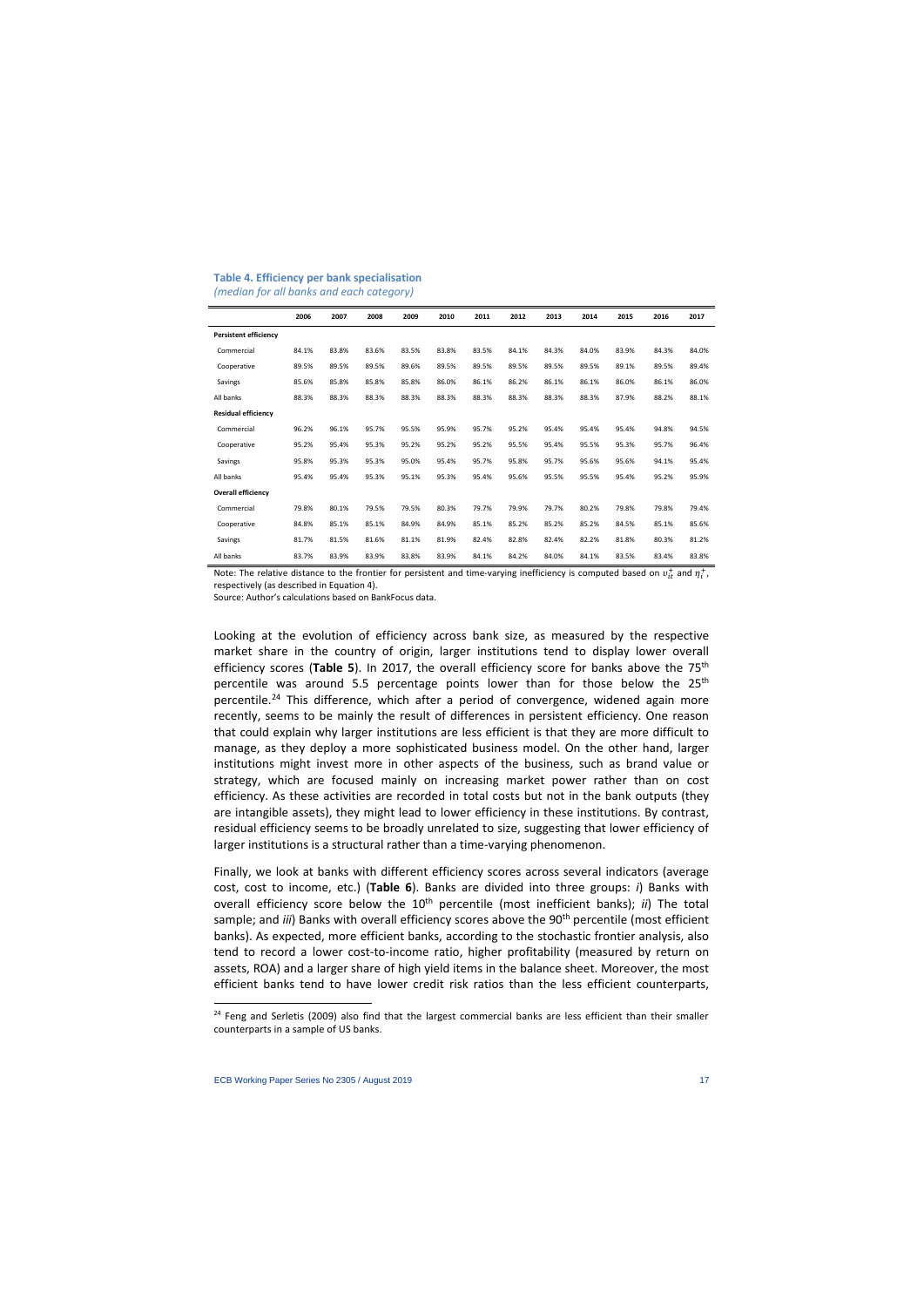which suggests that they are more efficient at handling credit risk. These results are broadly in line with those of Boucinha *et al.* (2012) for Portugal and Niţoi and Spulbar (2015) for Central and Eastern Europe. Lastly, more efficient banks tend to be better capitalised.<sup>[25](#page-18-0)</sup> On the one hand, this result suggests that higher profitability associated with higher efficiency allows banks to accumulate retained earnings and increase capital ratios. At the same time, this finding might also suggest that banks with a higher share of equity have the incentive to increase efficiency, since equity is the most expensive source of financing.<sup>26</sup>

#### **Table 5.Efficiency by bank market share in the local market** *(median for each category)*

|                              | 2006   | 2007   | 2008   | 2009   | 2010   | 2011   | 2012   | 2013   | 2014   | 2015   | 2016   | 2017   |
|------------------------------|--------|--------|--------|--------|--------|--------|--------|--------|--------|--------|--------|--------|
| <b>Persistent efficiency</b> |        |        |        |        |        |        |        |        |        |        |        |        |
| <25th pctile.                | 91.99% | 91.56% | 91.03% | 91.03% | 90.29% | 90.30% | 90.12% | 90.51% | 90.56% | 90.23% | 90.56% | 90.61% |
| 25th to 50th pctile.         | 89.29% | 88.98% | 88.57% | 88.53% | 87.46% | 87.45% | 87.45% | 88.12% | 88.26% | 88.10% | 88.15% | 88.31% |
| 50th to 75th pctile.         | 87.18% | 86.55% | 86.04% | 85.97% | 85.97% | 85.97% | 85.97% | 86.04% | 86.28% | 86.23% | 86.28% | 86.59% |
| >75thpctile.                 | 85.21% | 85.64% | 86.02% | 86.23% | 86.70% | 86.81% | 87.05% | 86.48% | 86.40% | 86.12% | 86.62% | 85.96% |
| <b>Residual efficiency</b>   |        |        |        |        |        |        |        |        |        |        |        |        |
| <25th pctile.                | 95.82% | 95.68% | 95.79% | 95.59% | 95.25% | 95.28% | 95.32% | 95.13% | 95.06% | 94.79% | 95.61% | 96.33% |
| 25th to 50th pctile.         | 95.19% | 95.27% | 95.30% | 95.22% | 95.16% | 95.32% | 95.68% | 95.52% | 95.53% | 95.35% | 95.49% | 96.16% |
| 50th to 75th pctile.         | 95.18% | 95.23% | 95.16% | 94.98% | 95.37% | 95.55% | 95.84% | 95.76% | 95.73% | 95.43% | 94.77% | 95.77% |
| >75thpctile.                 | 95.55% | 95.45% | 95.15% | 94.65% | 95.45% | 95.63% | 95.64% | 95.67% | 95.78% | 95.84% | 94.75% | 95.53% |
| <b>Overall efficiency</b>    |        |        |        |        |        |        |        |        |        |        |        |        |
| <25th pctille.               | 87.80% | 87.32% | 86.97% | 86.72% | 85.73% | 85.89% | 85.83% | 85.83% | 85.81% | 85.29% | 86.09% | 86.64% |
| 25th to 50th pctile.         | 84.88% | 84.38% | 84.28% | 84.20% | 83.09% | 83.16% | 83.60% | 84.03% | 84.08% | 83.74% | 83.65% | 84.13% |
| 50th to 75th pctile.         | 82.38% | 82.07% | 81.76% | 81.46% | 81.82% | 82.25% | 82.20% | 82.43% | 82.80% | 82.56% | 81.63% | 82.70% |
| >75thpctile.                 | 80.90% | 80.94% | 81.55% | 81.27% | 82.46% | 82.58% | 83.02% | 82.26% | 82.54% | 82.14% | 81.22% | 81.17% |

Note: The Table reports median efficiency scores (relative distance to the frontier) by bank size. The bank size is measured by the market share in the country of origin.

Source: Author's calculations based on BankFocus data.

l

<sup>&</sup>lt;sup>25</sup> In this regard, it is important to note that since we included equity levels as a quasi-fixed input in the equation, our efficiency measures are not affected by the fact that some banks have higher equity levels and therefore a lower cost of liabilities.

<span id="page-18-1"></span><span id="page-18-0"></span><sup>&</sup>lt;sup>26</sup> Fiordelisi et al. (2011) find that the link between bank efficiency and solvency runs both ways: more efficient banks become better capitalized and higher capital levels tend to have a positive effect on efficiency levels in European commercial banks. Altunbas *et al.* (2007) and Niţoi and Spulbar (2015) find that banks with lower solvency rates are more inefficient in Central and Eastern Europe and in European co-operative banks, respectively.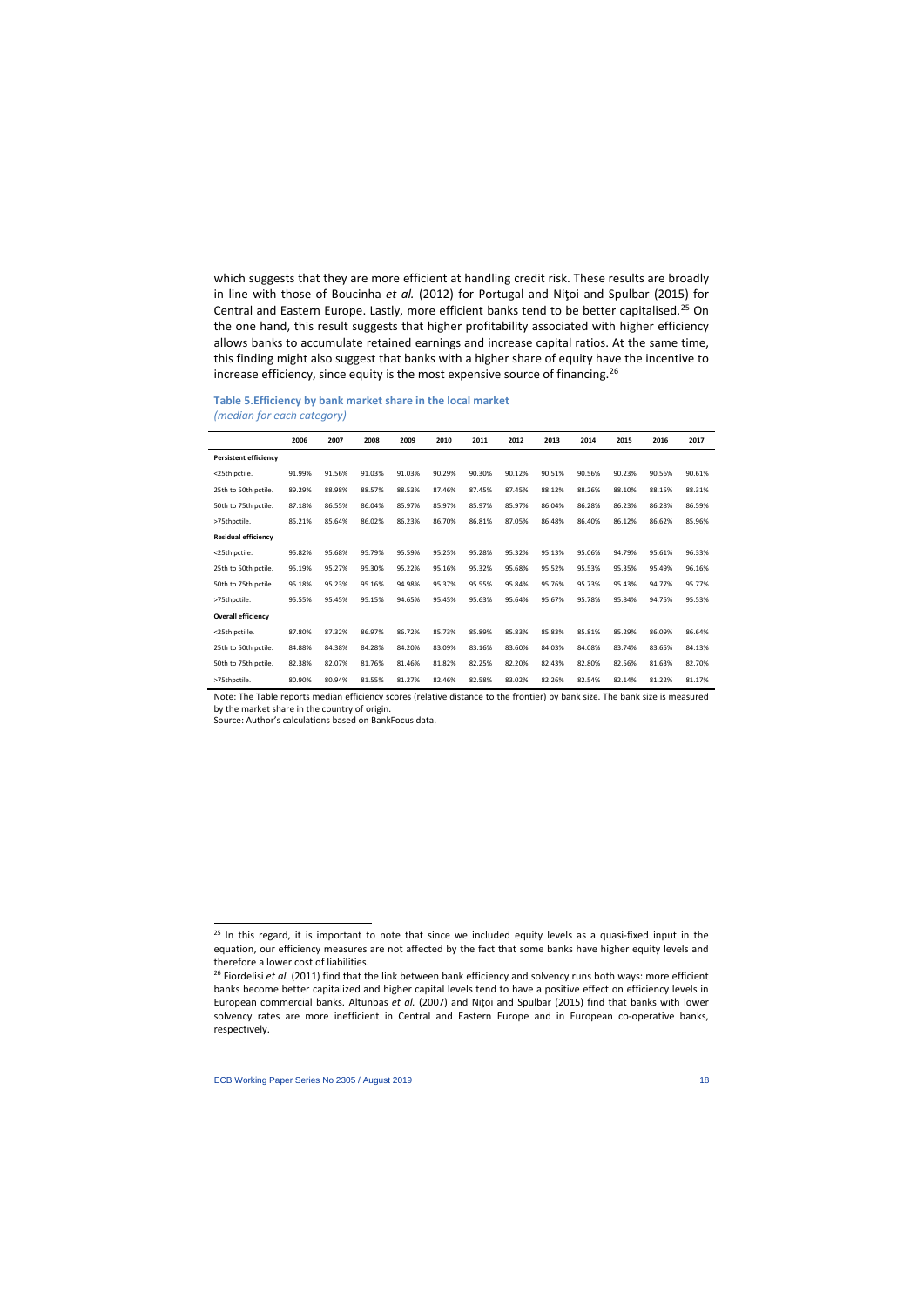#### **Table 6. Bank's characteristics by overall efficiency scores** *(% if not stated otherwise; median)*

|                                          | 2006   | 2007   | 2008   | 2009   | 2010   | 2011   | 2012   | 2013   | 2014   | 2015   | 2016   | 2017   |
|------------------------------------------|--------|--------|--------|--------|--------|--------|--------|--------|--------|--------|--------|--------|
| Banks with efficiency below 10th pctile. |        |        |        |        |        |        |        |        |        |        |        |        |
| Average cost                             | 4.93%  | 4.72%  | 4.94%  | 5.23%  | 4.42%  | 3.99%  | 4.05%  | 3.72%  | 3.50%  | 3.35%  | 3.40%  | 3.02%  |
| Cost to income                           | 72.85% | 75.82% | 74.49% | 71.89% | 72.62% | 72.72% | 73.66% | 72.98% | 73.15% | 74.89% | 85.34% | 81.48% |
| Loans to assets                          | 55.48% | 55.04% | 55.26% | 55.86% | 52.26% | 57.44% | 58.65% | 58.40% | 57.88% | 57.20% | 57.67% | 58.82% |
| Return on assets (ROA)                   | 0.26%  | 0.22%  | 0.19%  | 0.21%  | 0.22%  | 0.19%  | 0.19%  | 0.19%  | 0.21%  | 0.17%  | 0.14%  | 0.17%  |
| Market share                             | 0.04%  | 0.05%  | 0.03%  | 0.04%  | 0.02%  | 0.02%  | 0.02%  | 0.03%  | 0.02%  | 0.03%  | 0.03%  | 0.04%  |
| Credit risk                              | 0.88%  | 0.74%  | 0.60%  | 0.78%  | 0.59%  | 0.34%  | 0.39%  | 0.42%  | 0.29%  | 0.30%  | 0.08%  | 0.14%  |
| Equity to assets                         | 6.45%  | 6.12%  | 5.66%  | 5.93%  | 6.07%  | 6.69%  | 7.03%  | 7.60%  | 7.65%  | 8.01%  | 8.76%  | 8.85%  |
|                                          |        |        |        |        |        |        |        |        |        |        |        |        |
| <b>All banks</b>                         |        |        |        |        |        |        |        |        |        |        |        |        |
| Average cost                             | 4.33%  | 4.28%  | 4.52%  | 4.78%  | 4.02%  | 3.54%  | 3.50%  | 3.21%  | 2.99%  | 2.77%  | 2.59%  | 2.38%  |
| Cost to income                           | 65.69% | 69.29% | 70.27% | 68.33% | 66.67% | 66.39% | 66.90% | 66.80% | 66.85% | 68.29% | 72.62% | 71.84% |
| Loans to assets                          | 63.35% | 62.72% | 62.08% | 62.08% | 62.78% | 63.58% | 63.26% | 63.16% | 62.56% | 63.30% | 63.19% | 63.61% |
| Return on assets (ROA)                   | 0.41%  | 0.31%  | 0.24%  | 0.28%  | 0.28%  | 0.26%  | 0.26%  | 0.24%  | 0.25%  | 0.23%  | 0.22%  | 0.23%  |
| Market share                             | 0.03%  | 0.02%  | 0.02%  | 0.02%  | 0.01%  | 0.01%  | 0.01%  | 0.02%  | 0.02%  | 0.02%  | 0.02%  | 0.03%  |
| Credit risk                              | 0.73%  | 0.57%  | 0.63%  | 0.65%  | 0.57%  | 0.35%  | 0.31%  | 0.29%  | 0.22%  | 0.24%  | 0.12%  | 0.11%  |
| Equity to assets                         | 6.86%  | 6.95%  | 6.78%  | 7.01%  | 7.29%  | 7.79%  | 8.13%  | 8.56%  | 8.89%  | 9.02%  | 9.30%  | 9.55%  |
|                                          |        |        |        |        |        |        |        |        |        |        |        |        |
| Banks with efficiency above 90th pctile. |        |        |        |        |        |        |        |        |        |        |        |        |
| Average cost                             | 3.84%  | 3.88%  | 4.28%  | 4.59%  | 3.59%  | 3.08%  | 3.09%  | 2.86%  | 2.61%  | 2.48%  | 2.30%  | 2.10%  |
| Cost to income                           | 63.16% | 64.54% | 66.89% | 66.57% | 66.37% | 64.42% | 65.17% | 63.64% | 63.61% | 65.52% | 70.05% | 69.69% |
| Loans to assets                          | 64.91% | 64.68% | 63.63% | 63.51% | 66.40% | 65.69% | 64.21% | 64.30% | 63.73% | 65.04% | 65.72% | 64.39% |
| Return on assets (ROA)                   | 0.53%  | 0.54%  | 0.30%  | 0.32%  | 0.37%  | 0.33%  | 0.34%  | 0.33%  | 0.35%  | 0.35%  | 0.32%  | 0.34%  |
| Market share                             | 0.03%  | 0.02%  | 0.02%  | 0.01%  | 0.02%  | 0.02%  | 0.02%  | 0.02%  | 0.03%  | 0.03%  | 0.03%  | 0.03%  |
| Credit risk                              | 0.49%  | 0.46%  | 0.56%  | 0.65%  | 0.53%  | 0.52%  | 0.49%  | 0.34%  | 0.31%  | 0.27%  | 0.11%  | 0.07%  |
| Equity to assets                         | 7.50%  | 7.99%  | 7.57%  | 7.82%  | 7.90%  | 8.50%  | 8.84%  | 8.99%  | 9.20%  | 9.21%  | 9.57%  | 9.97%  |

Notes: The average cost is the ratio between total costs and total assets. Cost to income is the ratio between operating costs and operating income. Credit risk is the ratio between loan loss provisions and total assets. The Z-score is calculated as:  $Z = (EAR + ROA^{3ya})/\sigma_{ROA}^{3ya}$ , where EAR is the equity-to-asset ratio for the current period,  $ROA^{3ya}$  is the 3-year moving average of ROA and  $\sigma_{\text{ROA}}^{\text{3ya}}$  is the 3-year standard deviation of ROA. Source: Author's calculations based on BankFocus data.

### **5.2. Technological progress[27](#page-19-0)**

Including a time trend in the cost function (linear, squared and interacted with other exogenous variables) allows for the estimation of technological progress, defined as the effect of time on total costs and computed as the partial derivative of total costs with respect to time ( $TPROG = \partial lnTC_h/\partial t$ ). According to Baltagi and Griffin (1988) and Kumbhakar and Heshmanti (1996), technological progress can be divided into three

<span id="page-19-0"></span><sup>&</sup>lt;sup>27</sup> Results reported in the following sections are based on the estimation of a trans-log cost function estimated with SFA methods. Hence, unlike before where we computed two elements of inefficiency (persistent and residual), other elements of total factor productivity growth are calculated directly from the same cost function.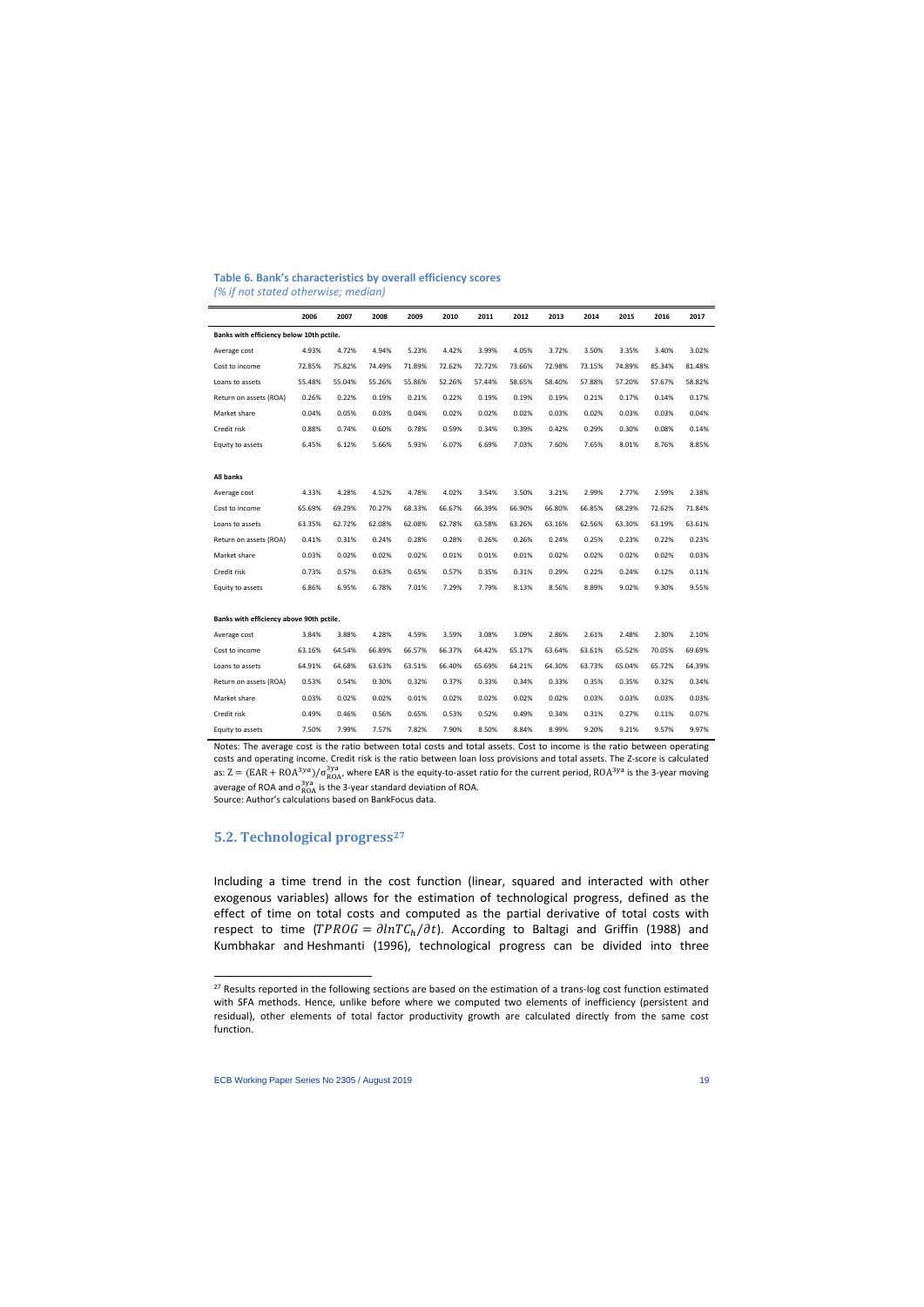components. The first is called "pure technological progress" and depends only on the time trend. The second is called "scale-augmenting technological progress" and depends on the interaction terms between time and outputs, capturing the change in the sensitivity of total costs with respect to time as output changes. The third component is called "non-neutral technological progress" and reflects the changes in the sensitivity of total costs to time, as input prices change.

The evolution over time of the three components is presented in **Figure 1.** On average between 2006 and 2017, the annual rate of technological progress for the median euro area bank amounted to 2.4%. Altunbas *et al.* (2007) estimated a much higher rate of technological progress for German banks over the period 1989 to 1996 (10% on average). This finding might be affected by the fact that this period overlaps by and large with the introduction of internet and new computer technologies.[28](#page-20-0) Altunbas *et al.* (1999) found a lower rate of technological progress for banks in fifteen European countries (between 2.8% and 3.6% over the period 1989 to 1996). Our results are also broadly in line with those reported by Boucinha *et al.* (2013), who estimated the technological progress of Portuguese banks between 2000 and 2006 to be around 2% to 3%. The rate of technological progress declined slightly in our sample, from 2.5% to 2.3%, potentially due to the wider adoption of internet and other technological advances which boosted technological progress in the earlier years, as mentioned before.

The largest component of technological progress is non-neutral, amounting to around 5.1% in the whole sample for the median euro area bank. This result is due to decreasing costs of funds in the euro area banking sector and implies that technological progress is mostly driven by factors that are outside the control of the banks. Pure technological progress is slightly positive, suggesting that costs themselves have a tendency to slightly decrease over time, holding constant the efficient scale of production for our two outputs and the shares of each input in total cost. Finally, the scale-augmenting component, or the sensitivity of total costs with respect to variations in the efficient scale of production remained stable at around -3.3%.

<span id="page-20-0"></span><sup>&</sup>lt;sup>28</sup> It may also reflect a miss-specified model, as their econometric specification omits risk and cost of equity considerations.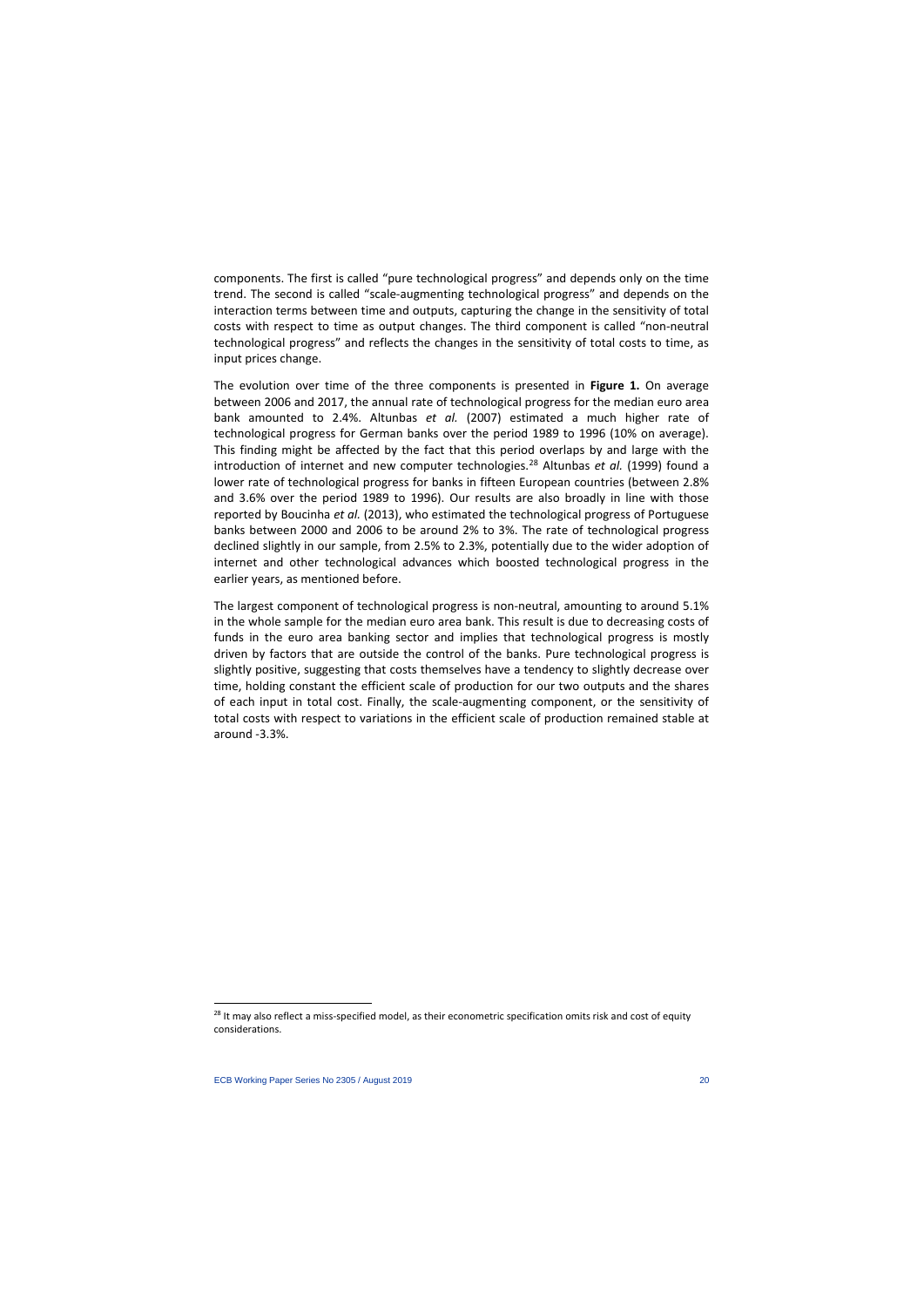



Note: Technological progress leads to a decline in total costs. Source: Author's calculations based on BankFocus data.

### **5.3. Scale effect**

The fourth component of Total Factor Productivity growth (TFPG) is the so-called "scale effect". It is computed as the product between economies of scale and (weighted) output growth. This component captures the importance of operating at the optimal scale (Kumbhakar *et al.,* 2015). Indeed, economies of scale are not enough *per se* to guarantee an increase in bank productivity. For a bank to benefit from economies of scale, it needs to deliver a higher amount of outputs. Economies of scale are typically computed as the inverse of the output cost elasticity based on the trans-log cost function. The output cost elasticity shows the sensitivity of total costs to changes in output (*i.e.*, the sum of the partial derivatives of total costs with respect to each of the outputs;  $E_{cy} = \sum_{h=1}^2 \partial lnT C/\partial ln y_h$ ). If the output cost elasticity equals one, a unit increase in output will result in the same increase in total costs and therefore the average cost will remain unchanged. If the output cost elasticity is below (above) one, the average cost decreases (increases) with an increase in output. For the trans-log cost function that we use in this analysis, the output cost elasticity is observation-specific (*i.e.*, it varies by bank and over time).

When calculating economies of scale in this traditional manner, the implicit assumption is a constant cost of equity. By contrast, Dijkstra (2013) and Hughes and Mester (2013) suggest that the price of equity falls as the amount of equity increases (Modigliani and Miller, 1958). Hence, better capitalised institutions will be perceived as less risky and therefore the bank will face lower liability costs. Also, higher capital levels can act as a signalling device, resulting in banks paying lower prices for other inputs as well. In particular, Hughes and Mester (2013) suggest a modified measure of economies of scale that accounts for the impact of the cost of equity on economies of scale:

$$
SEC_{EQ} = SEC / (1 - SCOE) \tag{7}
$$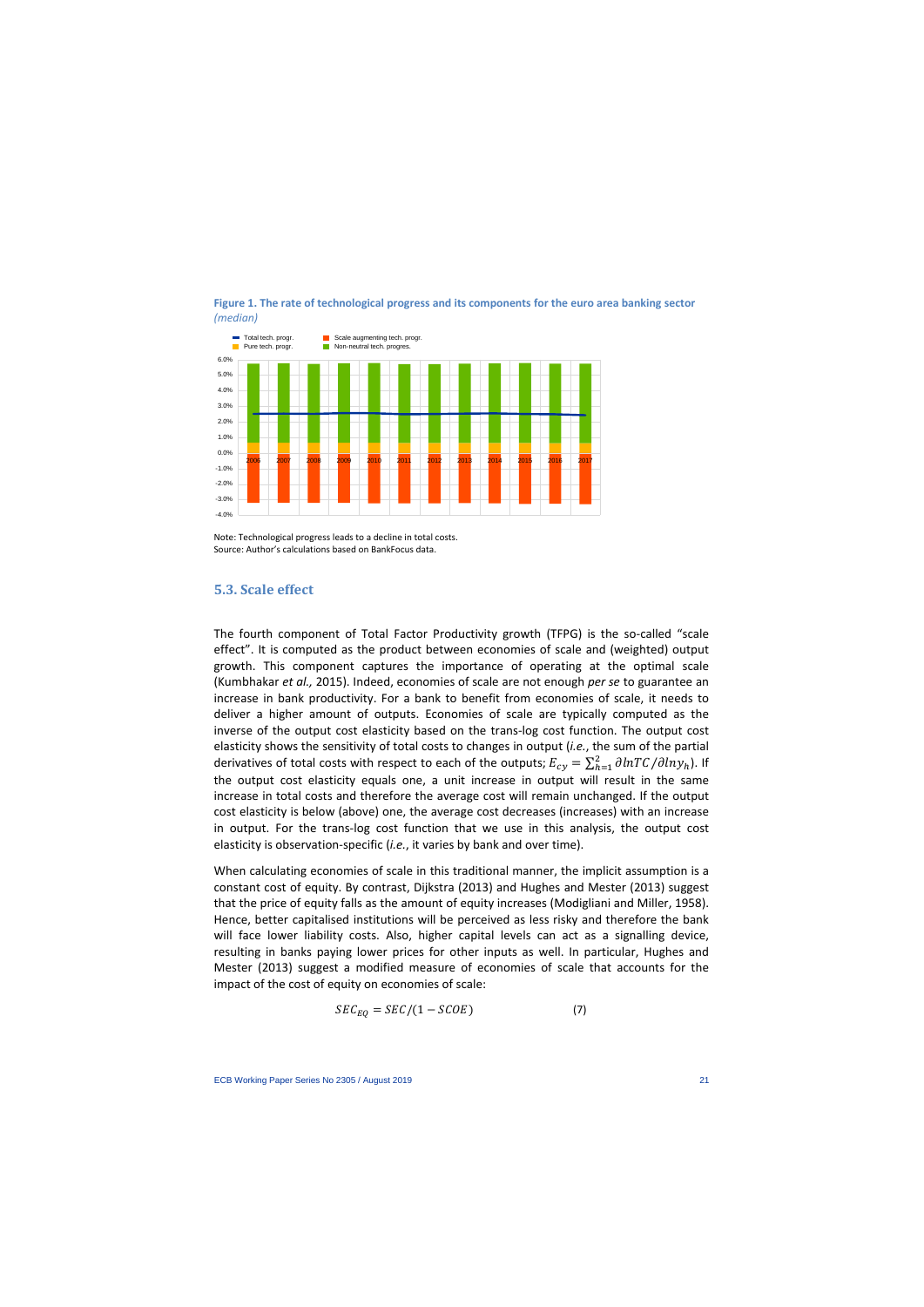Where *SEC<sub>EQ</sub>* is the modified measure of economies of scale, *SEC* is the traditional measure of economies of scale and *SCOE* is the shadow cost of equity, as defined in the next Subsection.

The modified measure of economies of scale by bank size (grouped into four categories) and type of bank is reported in **Table 7**. Results show that they tend to be larger for the smaller institutions, although the largest institutions (those in category number four) also experience economies of scale.<sup>[29](#page-22-0)</sup> The smallest and the largest institutions exhibited average economies of scale of about 1.10 and 1.07 over the sample, respectively. Regarding bank specialisation, economies of scale seem to be slightly larger for cooperative banks. These findings are consistent with those in Altunbas *et al.* (2001) for German banks, who report higher economies of scale for mutual and saving banks than for larger, commercial banks.

The modified measure of economies of scale, the constant measure of economies of scale and the scale effect are reported in **Figure 2**. Our results suggest that euro area banks exhibited economies of scale of around 9%, on average over the period. By comparison, the standard measure is lower, signalling economies of scale of around 4% on average. The modified measure of economies of scale was stable until 2009, when it started to decline (with one interruption in 2012). The modified measure of economies of scale reached approximately 6% at the end of the sample. These findings suggest that increasing outputs by a factor of one in 2017 led to an increase in total costs by a factor of 0.94.<sup>[30](#page-22-1)</sup>

Finally, the scale effect (product between modified economies of scale and –weightedoutput growth) peaked in 2009 and 2012 when bank products (loans and investments) rebounded from the crises years 2008 and 2011. Excluding these peaks, the average scale effect stood at about 0.25% of total costs.



**Figure 2. Modified economies of scale and scale effect in euro area banks**  *(median)*

Source: Author's calculations based on BankFocus data.

 $29$  The finding that smaller banks gain more from growing more is in line with Hughes and Mester (2013). Also, papers that did not include the COE usually found economies of scale only for smaller institutions (Hughes and Mester, 2013).

<span id="page-22-1"></span><span id="page-22-0"></span><sup>30</sup> Altunbas *et al*. (2001) found higher average return to scales for a sample of German banks between 1989 and 1996, standing at about 11%, even assuming a constant cost of equity.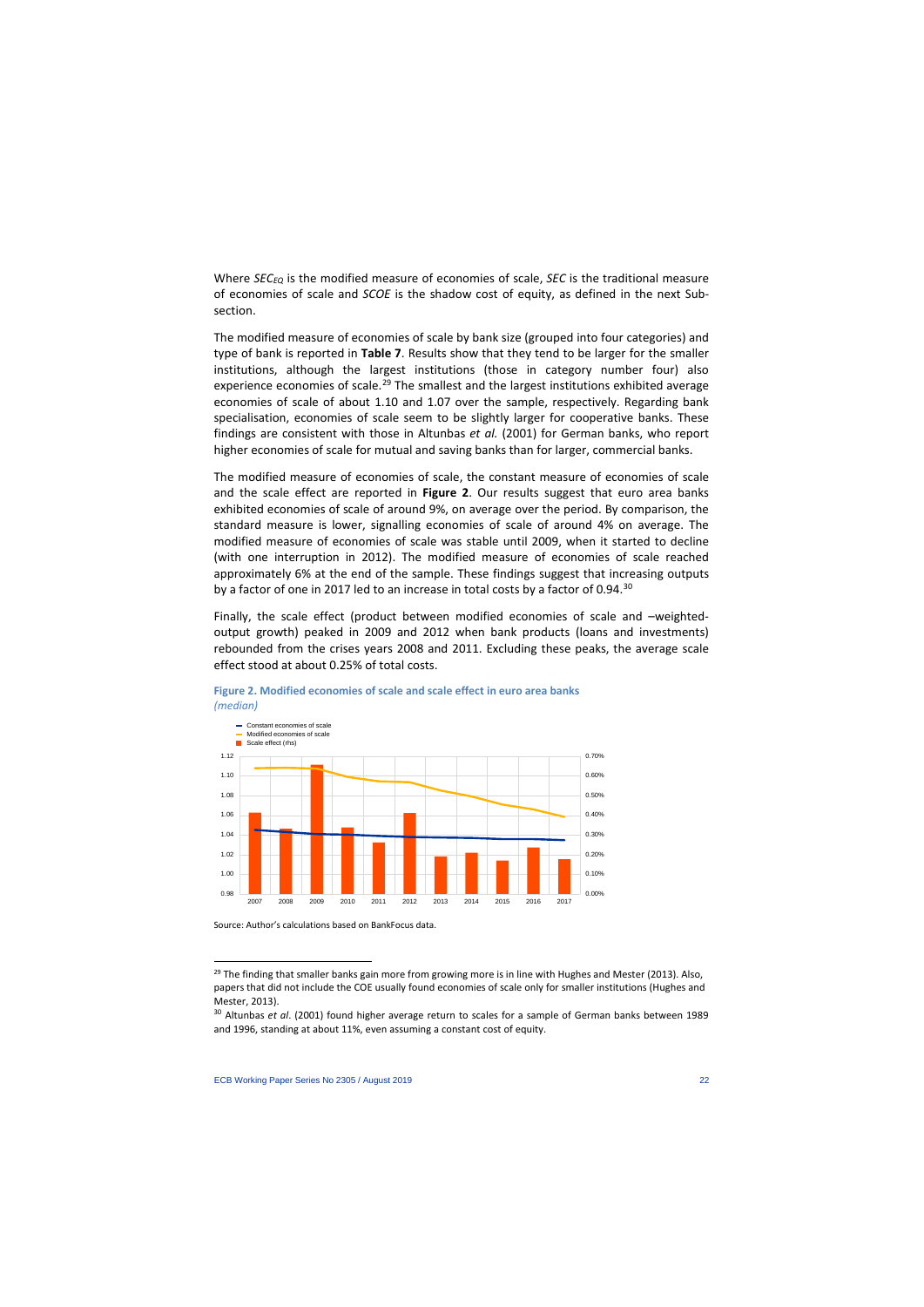|      |        | <b>Size</b> |        |        | <b>Specialisation</b> |             |                |
|------|--------|-------------|--------|--------|-----------------------|-------------|----------------|
|      | Size 1 | Size 2      | Size 3 | Size 4 | <b>Commercial</b>     | Cooperative | <b>Savings</b> |
| 2006 | 1.13   | 1.12        | 1.11   | 1.10   | 1.10                  | 1.11        | 1.10           |
| 2007 | 1.12   | 1.11        | 1.10   | 1.10   | 1.09                  | 1.11        | 1.10           |
| 2008 | 1.12   | 1.11        | 1.10   | 1.10   | 1.10                  | 1.11        | 1.10           |
| 2009 | 1.12   | 1.11        | 1.10   | 1.10   | 1.10                  | 1.11        | 1.10           |
| 2010 | 1.11   | 1.10        | 1.09   | 1.09   | 1.09                  | 1.10        | 1.10           |
| 2011 | 1.10   | 1.09        | 1.09   | 1.08   | 1.08                  | 1.10        | 1.09           |
| 2012 | 1.10   | 1.09        | 1.09   | 1.08   | 1.08                  | 1.09        | 1.09           |
| 2013 | 1.10   | 1.09        | 1.08   | 1.07   | 1.07                  | 1.09        | 1.09           |
| 2014 | 1.09   | 1.08        | 1.07   | 1.06   | 1.07                  | 1.08        | 1.08           |
| 2015 | 1.08   | 1.07        | 1.07   | 1.06   | 1.06                  | 1.07        | 1.07           |
| 2016 | 1.07   | 1.07        | 1.06   | 1.06   | 1.05                  | 1.06        | 1.07           |
| 2017 | 1.07   | 1.06        | 1.06   | 1.05   | 1.05                  | 1.06        | 1.06           |

**Table 7. Modified economies of scale, by size and bank specialisation**  *(median by group)*

Note: The bank size is measured by the respective market share in the country of origin. Commercial, cooperative and saving banks are defined in Section 4.

Source: Author's calculations based on BankFocus data.

### **5.4. The equity effect**

The equity effect captures the impact of the shadow cost of equity and changes in the equity ratio on Total Factor Productivity growth. It measures the impact of a change in equity on bank costs in a particular year. The shadow cost of equity (SCOE) is computed as the partial derivative of the cost function with respect to the equity ratio and shows the cost savings associated with an increase in the equity ratio.<sup>[31](#page-23-0)</sup> Omitting the equity ratios from the cost function may result in biased efficiency estimates, since: *i*) Equity is a source of funding and should be considered a specific, quasi-fixed input; *ii*) The new regulatory regime requires higher capital requirements, influencing the production and cost profile of banks; and *iii*) Holding more equity could lead to lower total costs, as creditors could reward better capitalised banks by charging them less interest on other liabilities (therefore, this cost reduction should not be confused with technical efficiency; see Hughes *et al.*, 2001).<sup>[32](#page-23-1)</sup> Other studies that include the equity ratio in the cost function are Maudos *et al.* (2002), Koetter and Poghosyan (2009), Fiordelisi *et al.* (2011) and Boucinha *et al.* (2012). On top of guaranteeing unbiased efficiency estimates, the SCOE is a useful indicator *per se*. This observation is especially important as the Capital Asset Pricing Model (Markowitz, 1952) requires market data for the calculation of the cost of equity, which are not available in the

l

<sup>&</sup>lt;sup>31</sup> Hughes *et al.* (2001) emphasise that larger institutions tend to post a higher shadow cost of equity, potentially due to the under-utilisation of equity (*i.e.*, they post lower equity relative to its cost minimising value) as a result of safety nets, like deposit insurance schemes or too-big-to-fail.

<span id="page-23-1"></span><span id="page-23-0"></span><sup>32</sup> Altunbas *et al.* (1999 and 2007) and Altunbas *et al.* (2001) estimate a trans-log cost function for European and German banks, respectively, but omit equity from the estimated equation.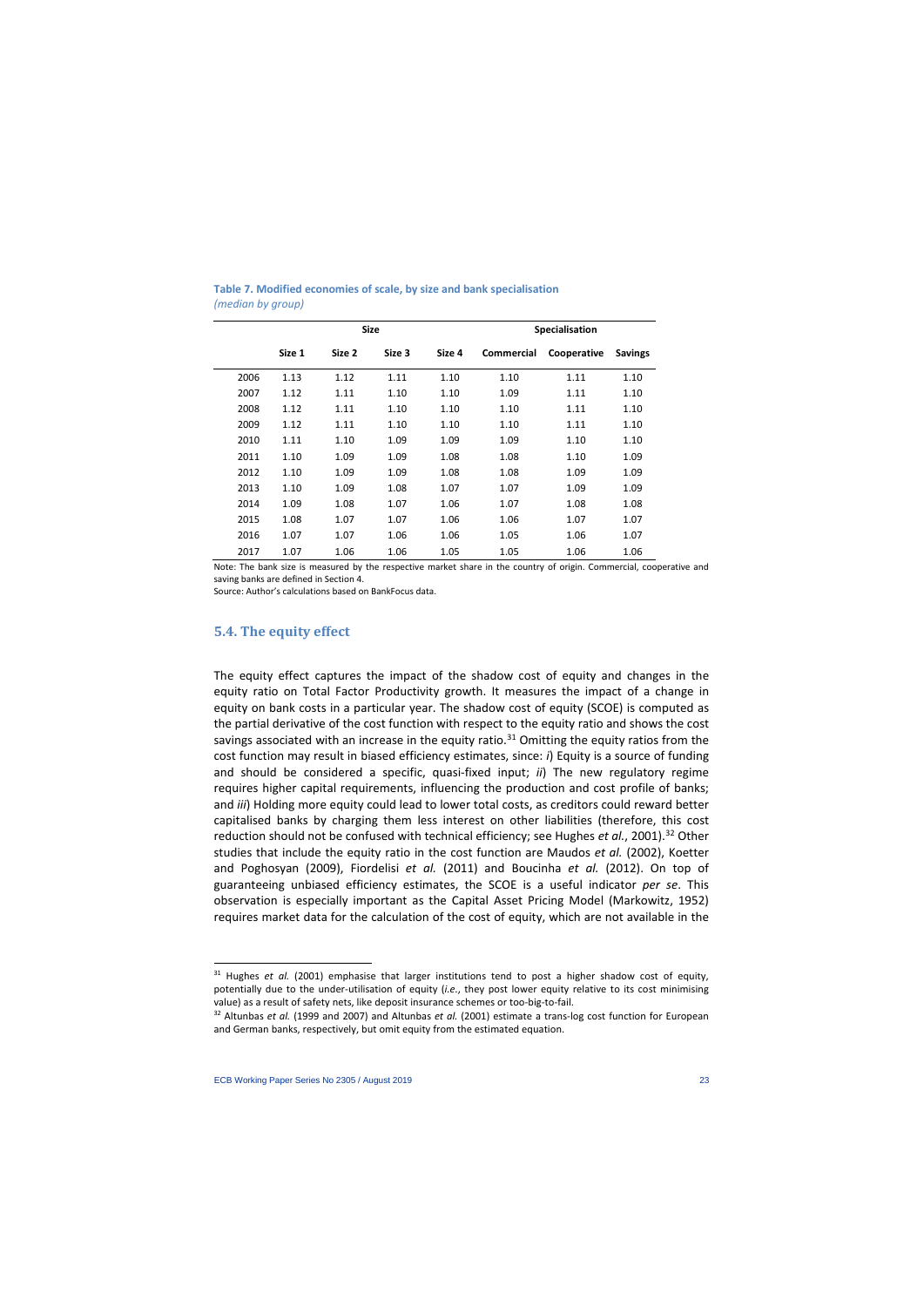case of many banks. By contrast, the SCOE can be computed from standard bank data and the estimated trans-log cost function.

The shadow cost of equity and the cost of equity derived from the CAPM are presented in **Figure 3**. Our shadow cost of equity is comparable with results from the CAPM and points to a sharp increase after the start of the global financial crisis, peaking in 2009 at about 6.9% and decreasing afterwards, to 2.3% in 2017. These results suggest that the reward for being better capitalised increased in times of financial stress, but decreased afterwards, as equity ratios increased for euro area banks. The results for the overall level of the shadow cost of equity are in line with those found in the literature. For example, Shen *et al.* (2009) estimate a SCOE ranging from 2% to 6% for a sample of Asian countries, while Boucinha *et al.* (2009) estimate a SCOE ranging from 1% to 20% for Portuguese banks.





Source: Author's calculations based on BankFocus data and Bloomberg (CAPM).

## **5.5. Total factor productivity growth**

Having computed technical efficiency, technological progress, the equity and the scale effect, we are now able to compute the Total Factor Productivity growth of euro area banks based on Equation (1).

Results reported in **Figure 4** suggest that Total Factor Productivity of the median euro area bank grew at a rate of about 1.7% per year (on average) over the period between 2007 and 2017. However, Total Factor Productivity growth gradually decreased during this period, from above 2% in 2007 to below 1% in 2017. This result suggests that banks were able to generate the same amount of output with around 1% less costs per year in 2017, compared with 2% in 2007.

The largest component of Total Factor Productivity (in terms of absolute size) is technological progress. The contribution of this component remained fairly stable during the last ten years at around 2.5%. Technical efficiency change is the second largest component. Unlike technological progress, it exerts an increasingly negative impact on TFP (for the median bank, it decreased from -0.8% in 2006 to -1.95% in 2017). It is also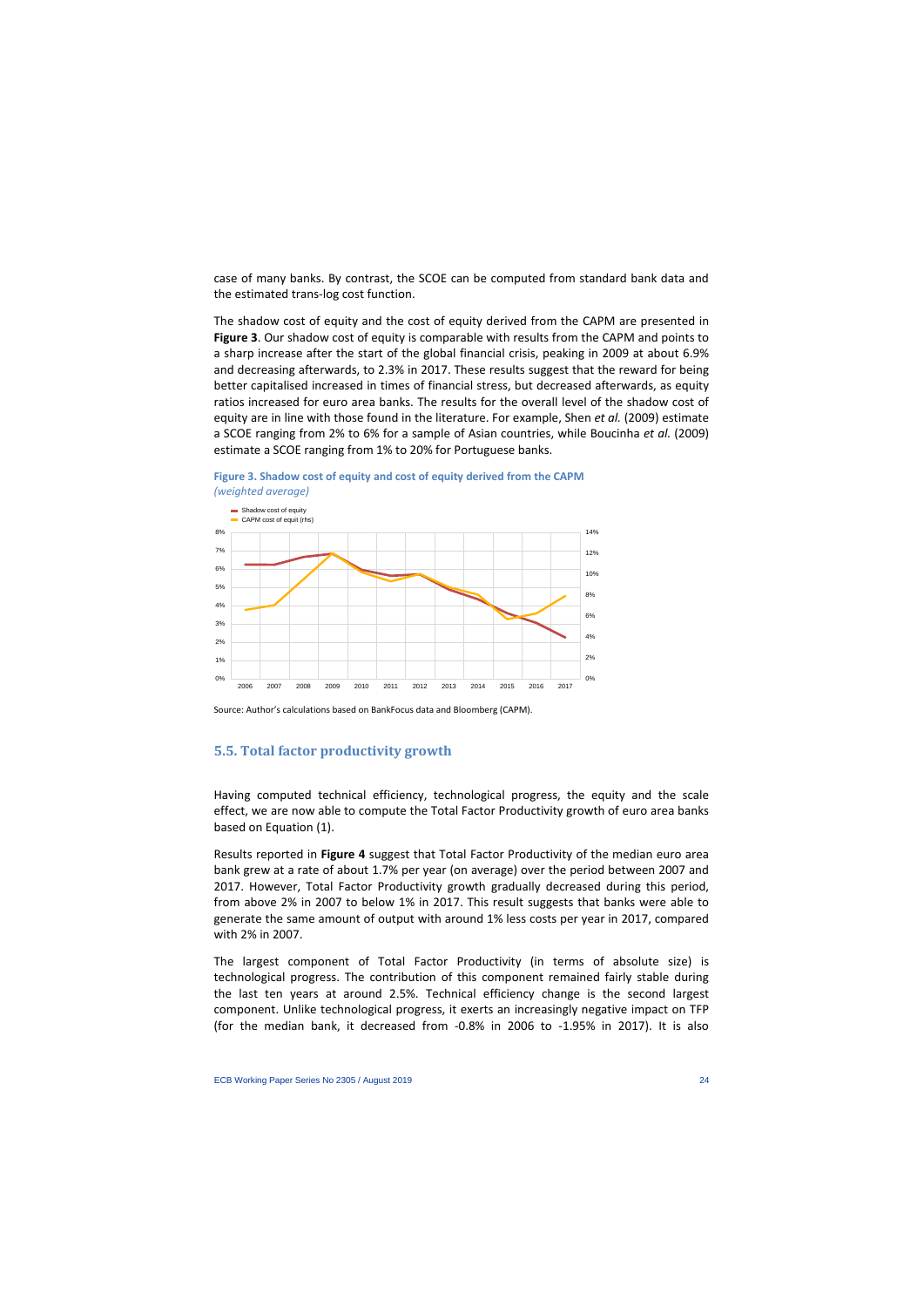noticeable that the scale effect always contributed to boost productivity in the banking sector, although to a lesser degree over time and the equity effect has become largely insignificant after 2013. Moreover, the gains from the scale and equity effects seemed always relatively small. All in all, these results suggest that Total Factor Productivity in the euro area banking sector has decreased over the last decade. This result is undesirable because euro area banks need to boost productivity in order to support much needed profitability.



#### **Figure 4.Total factor productivity growth and components** *(median)*

Notes: Total Factor Productivity (TFP) is computed according to Equation (1). Source: Author's calculations based on BankFocus data.

# **6. Conclusion**

The analysis of efficiency in the euro area banking sector is very important for financial stability. In this regard, we contribute to the empirical literature by using an industrial organisation approach to compute Total Factor Productivity (TFP) growth in the euro area banking sector and decompose it into its main driving factors. In particular, we estimate a trans-log cost function to assess banks' relative ability to convert inputs into outputs, while minimising costs. The methodology is appealing because it allows the estimation of technical efficiency, technological progress and the equity and scale effects within the same econometric framework. To the knowledge of the authors, this is the first study that disentangles permanent and time-varying inefficiency in the euro area banking sector. The distinction is very important because lack of distinction may lead to biased estimates of efficiency and because the set of policies needed in both cases is completely different.

Overall cost efficiency in the euro area banking sector amounted to around 84% (on average) over the period, suggesting that the median bank needs around 16% more resources compared with the most efficient bank in the sector. These results are in line with other recent research in this field. The largest part of bank inefficiencies stems from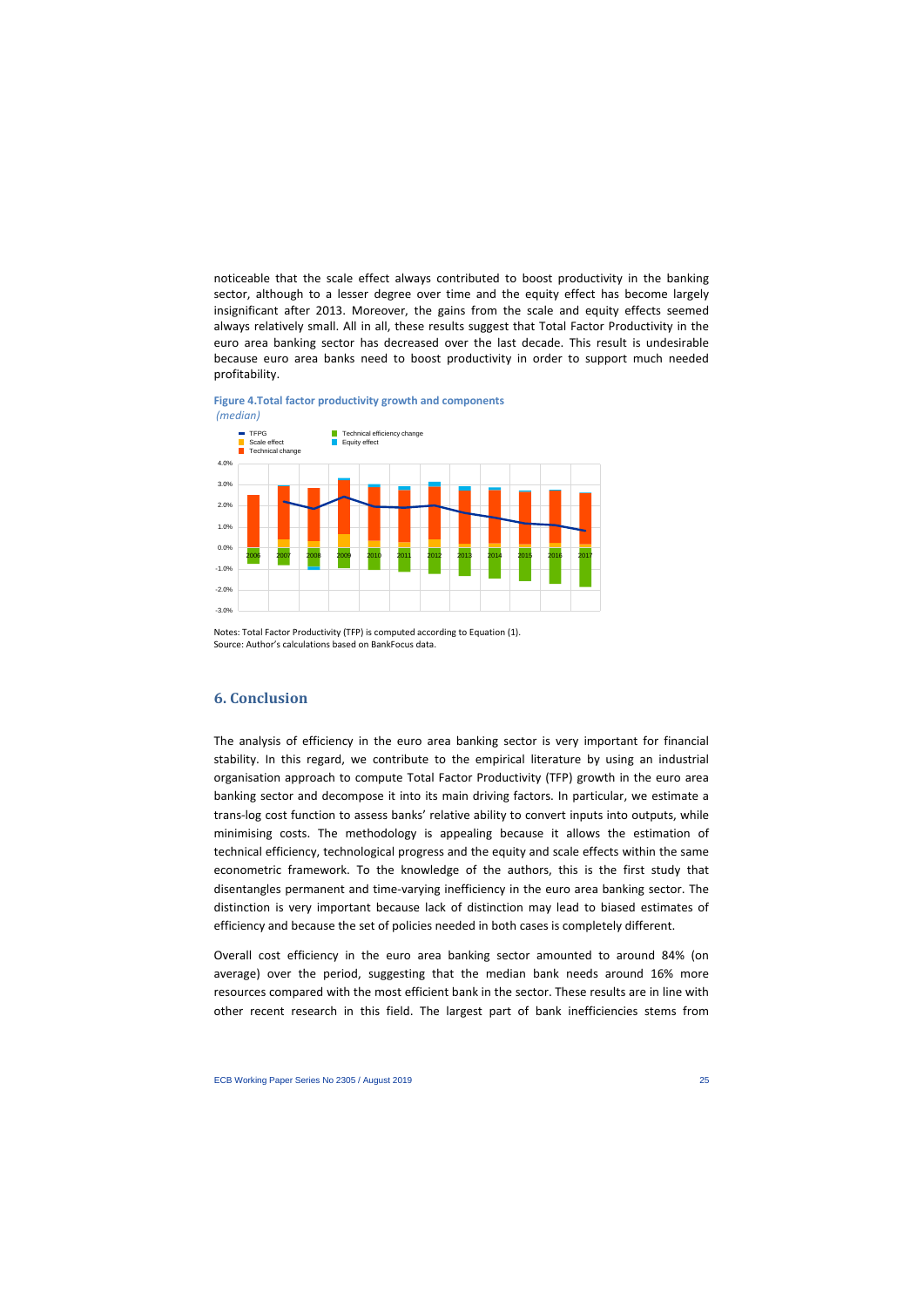structural long-term factors (such as location, client structure, macroeconomic environment, regulation, etc.) which have a bigger impact on bank efficiency than timevarying factors. Therefore, structural policies aimed at improving persistent efficiency of the euro area banking sector should be considered. Finally, our results regarding efficiency suggest that more efficient banks tend to record lower average costs, lower cost-to-income ratios, higher profitability, lower size (by market share), lower credit risk ratios and tend to be better capitalised institutions.

Technical efficiency is however only one of the components of bank productivity, together with technological progress, the equity effect and economies of scale. On average over the period, the rate of technological progress for the median euro area bank amounted to 2.5%. Moreover, estimations for the shadow cost of equity are comparable to results from the CAPM and show a sharp increase after the start of the global financial crisis (at about 6.9% in 2009), suggesting that the reward for being better capitalised increased in times of financial stress. Regarding economies of scale, we find that they tend to be larger for the smaller institutions, although the largest institutions also experience economies of scale. For the median euro area bank, they stood at around 9% on average over the period.

Combining all the components together we observe that Total Factor Productivity in the euro area banking sector has decreased over the last decade (from above 2.0% in 2007 to 0.8% in 2017). This result is undesirable given the need to boost productivity in euro area banks in order to support much needed profitability. This unfavourable situation for the euro area banking sector is leading to changes in bank's behaviour, mainly through rationalisation of branches and staff, together with digitalisation of the business process and mergers and acquisitions both within countries and at the euro area level (to achieve economies of scope and scale).<sup>[33](#page-26-0)</sup> However, it might take some time until this cost cutting activities bear fruits.

l

<span id="page-26-0"></span><sup>33</sup> On M&A developments in the euro area see ECB (2017).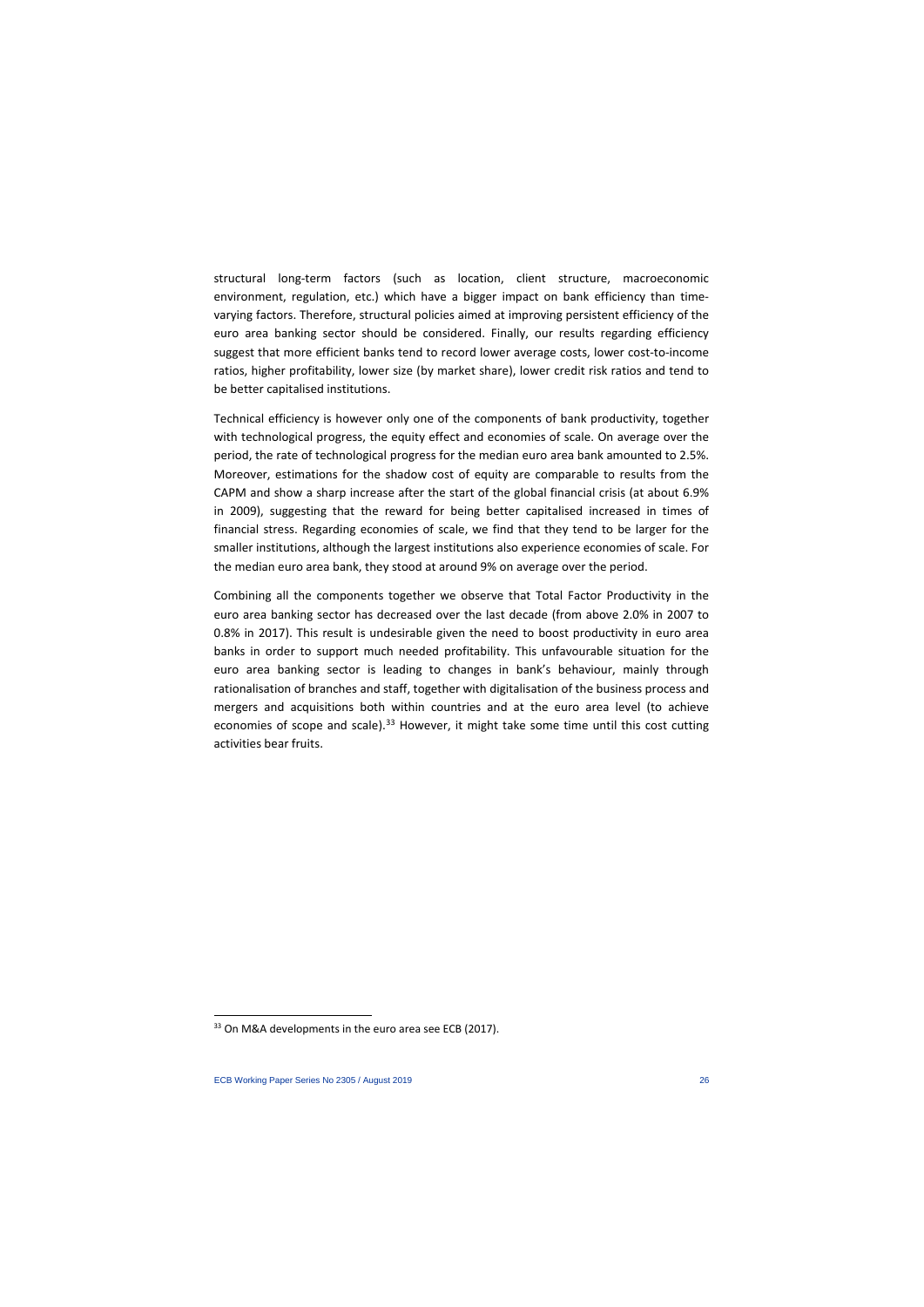# **References**

Aigner, D., C.A. Knox Lovell and P. Schmidt (1977): "Formulation and estimation of stochastic frontier production function models", *Journal of Econometrics*, Vol. 6, Issue 1, pp. 21-37.

Altunbas, Y., J. Goddardb and P. Molyneux (1999), "Technical change in banking", *Economics Letters*, Vol. 64, pp. 215–221.

Altunbas, Y., L. Evans and P. Molyneux (2001): "Ownership and efficiency in banking", *Journal of Money, Credit and Banking*, Vol. 33 (4), pp. 926–54.

Altunbas, Y., S. Carbo, E.P.M. Gardener and P. Molyneux (2007), "Examining the Relationships between Capital, Risk and Efficiency in European Banking", *European Financial Management*, Vol. 13, No. 1, pp. 49–70.

Baltagi, B.H. and J.M. Griffin (1988): "A General Index of Technical Change", *Journal of Political Economy*, 1988, Vol. 96, Issue 1, pp. 20-41.

Battese, G.E. and G.S. Corra (1977): "Estimation of a production frontier model: with application to the pastoral zone of eastern Australia", *Australian Journal of Agricultural Economics*, Vol. 21, pp. 169-179.

Battese, G. and T.J. Coelli, (1995): "A model for technical inefficiency effects in a stochastic frontier production function for panel data", *Empirical Economics*, Vol. 20, pp. 325–332.

Berger, A.N. (1993), "Distribution-free estimates of efficiency in the U.S. banking industry and tests of the standard distributional assumptions", *Journal of Productivity Analysis*, Vol. 4, No. 3, pp. 61–92.

Berger, A.N. (1995), "The profit-relationship in banking – tests of market-power and efficient-structure hypotheses", *Journal of Money Credit Banking*, Vol. 27, No. 2, pp. 405– 431.

Berger, A.N., T.H. Hanweck and D.B. Humphrey (1987): "Competitive viability in banking: Scale, scope, and product mix economies", *Journal of Monetary Economics*, Vol. 20, pp. 501- 520.

Boucinha, M., N. Ribeiro and T. Weyman-Jones (2013), "An assessment of Portuguese banks' efficiency and productivity towards euro area participation", *[Journal of Productivity](https://link.springer.com/journal/11123)  [Analysis](https://link.springer.com/journal/11123)*, Vol. 39, [Issue 2,](https://link.springer.com/journal/11123/39/2/page/1) pp. 177–190.

Boyd, J.H. and G. De Nicoló (2005): "The Theory of Bank Risk Taking and Competition Revisited", *The Journal of Finance*, Vol. LX, No. 3, pp. 1329-1343.

Camanhol, A.S. and R.G. Dyson (2005), "Cost efficiency, production and value-added models in the analysis of bank branch performance', *Journal of the Operational Research Society*, Vol. 56, pp. 483-494.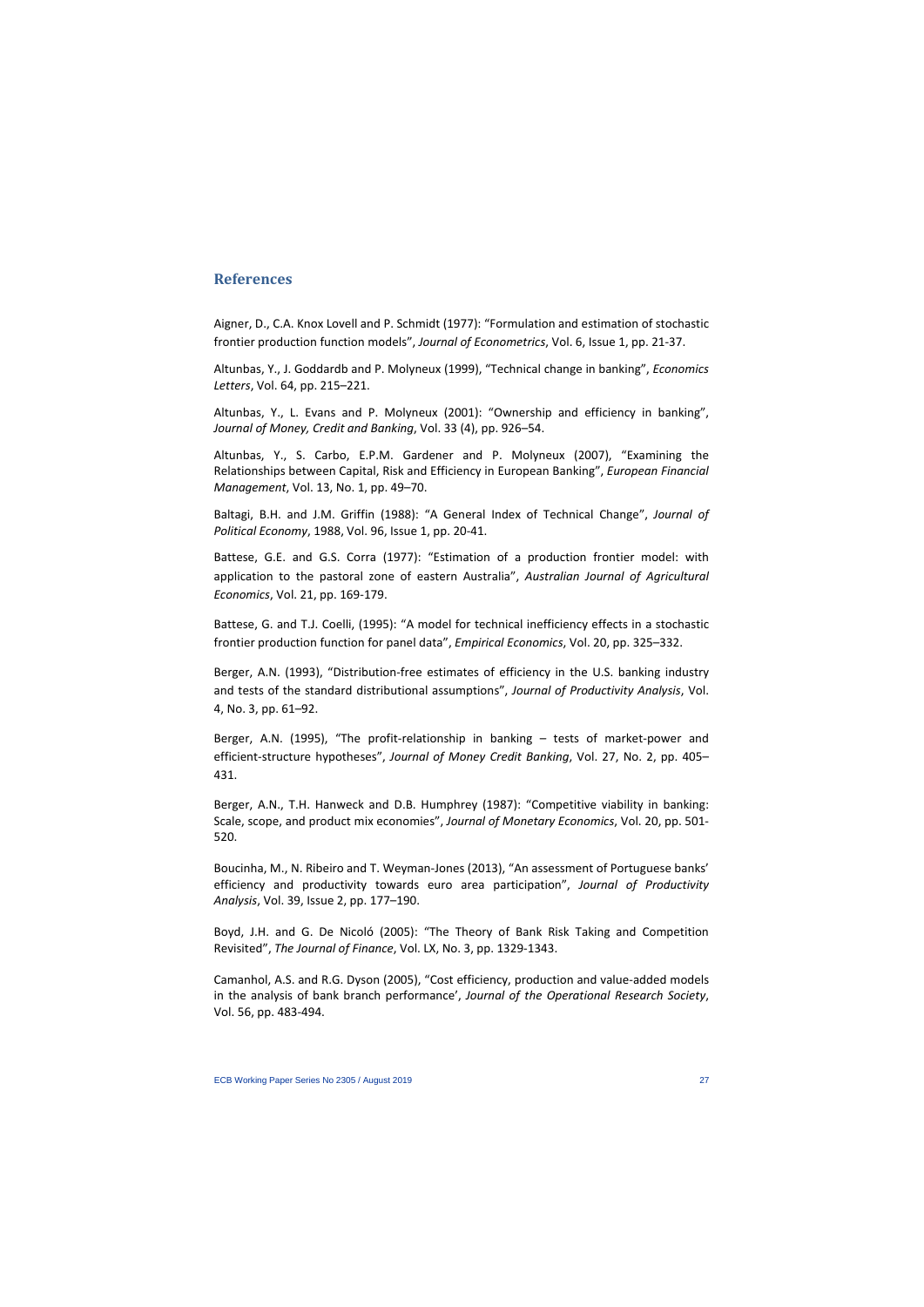Colombi, R., S.C. Kumbhakar, G. Martini and G. Vittadini (2011), "A stochastic frontier model with short-run and long-run inefficiency random effects", *Working Paper*, No. 01, Department of Economics and Technology Management, University of Bergamo, Italy.

Dijkstra, M. (2013): "Economies of scale and scope in the European banking sector 2002- 2011", *Working Paper*, Amsterdam Center for Law & Economics, No. 2013-11.European Central Bank (ECB): "Cross-border bank consolidation in the euro area", Financial integration in Europe, ECB, May 2017.

Farrell, M.J. (1957): "The measurement of productive efficiency", *Journal of the Royal Statistical Society*, Vol. 120, pp.253-290.

Feng, G. and A. Serletis (2009), "Efficiency and productivity of the US banking industry, 1998–2005: Evidence from the Fourier cost function satisfying global regularity conditions", *Journal of Applied Econometrics*, Vol. 24, pp. 105–138.

Fiordelisi, F. and P. Molyneux (2006): "Shareholder Value in Banking", Palgrave Macmillan, UK.

Fiordelisi, F., D. Marques-Ibanez and P. Molyneux (2011), "Efficiency and risk in European banking", *Journal of Banking & Finance*, Vol. 35, pp. 1315–1326.

Greene, W. (2005), "Reconsidering heterogeneity in panel data estimators of the stochastic frontier model", *Journal of Econometrics*, Vol. 126, Issue 2, pp. 269–303.

Gropp, R., C. Kok Sørensen and J.-D. Lichtenberger (2007), "The dynamics of bank spreads and financial structure", *Working Paper*, No. 714, European Central Bank.

Hughes, J.P., and L.J. Mester (1993), "Accounting for the demand for financial capital and risk-taking in bank cost functions", *Working Paper*, No. 93–17, Federal Reserve Bank of Philadelphia.

Hughes, J. and L. Mester (2013): "Who said large banks do not experience scale economies? Evidence from a risk-return-driven cost function", *Journal of Financial Intermediation*, Vol. 22, Issue 4, pp. 559–585.

Hughes, J.P., L.J. Mester and C-G. Moon (2001): "Are scale economies in banking elusive or illusive? Evidence obtained by incorporating capital structure and risk-taking into models of bank production", *Journal of Banking and Finance*, Vol. 25, pp. 2169-2208.

Jonas, M.R. and S.K. King (2008), "Bank efficiency and the effectiveness of monetary policy", Contemporary Economic Policy, Vol. 26, No. 4, pp. 579-589.

Koetter, M. and T. Poghosyan (2009), "The identification of technology regimes in banking: Implications for the market power-fragility nexus", *Journal of Banking & Finance*, Vol. 33, pp. 1413–1422.

Kumbhakar, S.C., L. Gudbrand and J.B. Hardaker (2014), "Technical efficiency in competing panel data models: a study of Norwegian grain farming", *Journal of Productivity Analysis*, Vol. 41, Issue 2, pp. 321–337.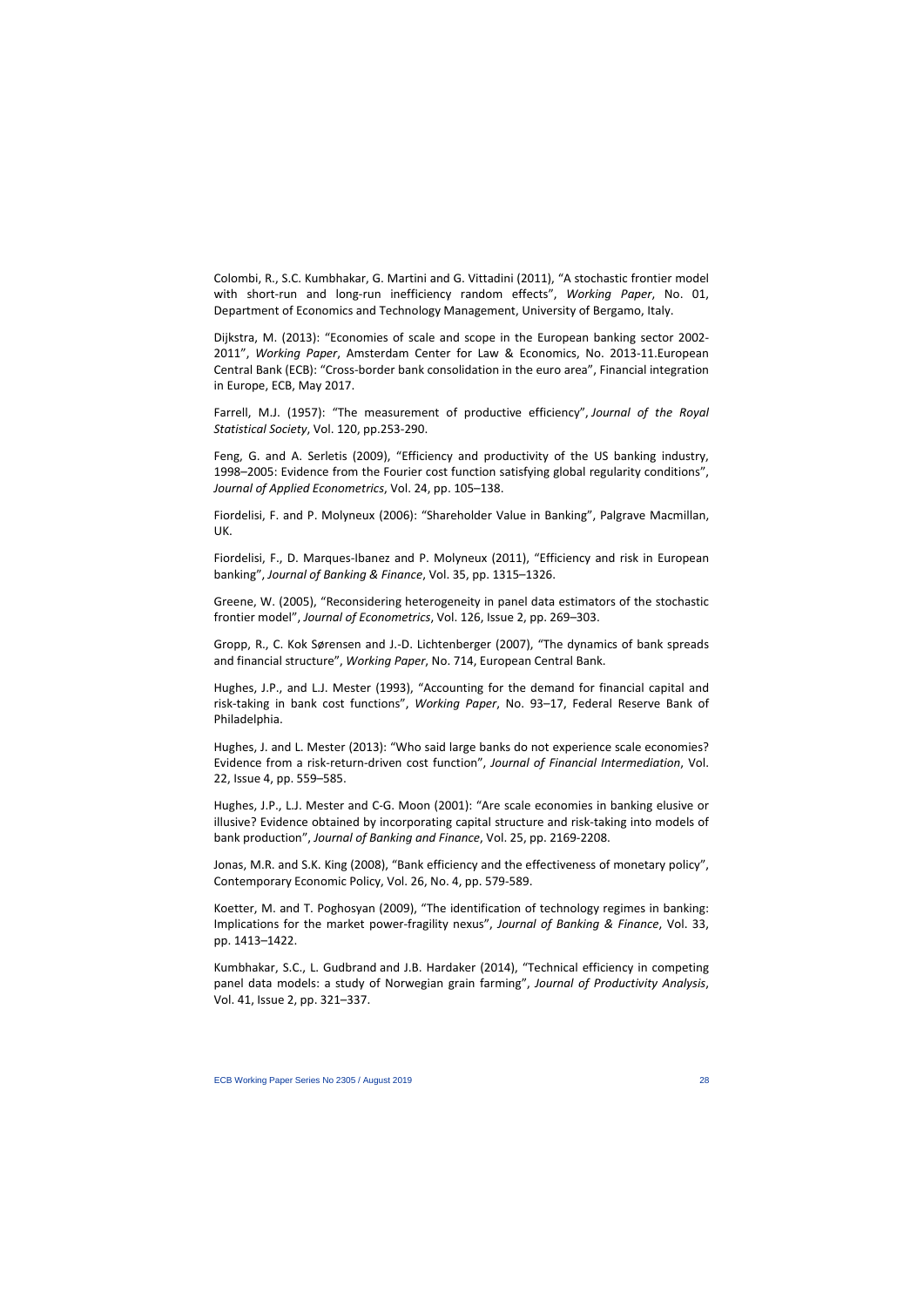Kumbhakar, S.C. (1991), "Estimation of technical inefficiency in panel data models with firmand time-specific effects", *Economics Letters*, Vol. 36, pp. 43–48.

Kumbhakar, S.C. and A. Heshmati (1995), "Efficiency measurement in Swedish dairy farms: an application of rotating panel data, 1976–88", *American Journal of Agricultural Economics*, Vol. 77, pp. 660–674.

Kumbhakar, S.C. and L. Hjalmarsson (1995), "Labour-use efficiency in Swedish social insurance offices", *Journal of Applied Econometrics*, Vol. 10, pp. 33–47.

Kumbhakar, S.C. and A. Heshmanti (1996): "Technical changes and total productivity growth in Swedish manufacturing industries", *Econometric Review*, Vol. 15, pp. 275–98.

Lensink, R., A. Meesters and I. Naaborg (2008): "Bank efficiency and foreign ownership: Do good institutions matter?", *Journal of Banking & Finance*, Vol. 32 , pp. 834–844. Lozano-Vivas, A. and F. Pasiouras (2010): "The impact of non-traditional activities on the estimation of bank efficiency: International evidence", *Journal of Banking & Finance*, Vol. 34, pp. 1436–1449.

Markowitz, H. (1952): "Portfolio Selection", *The Journal of Finance*, Vol. 7, No. 1, pp. 77-91.

Maudos, J., J.M. Pastor, F. Perez and J. Quesada (2002): "Cost and Profit Efficiency in European Banks", *Journal of International Financial Markets, Institutions and Money*, Vol. 12, Issue 1, pp. 33–58.

Modigliani, F. and M.H. Miller (1958): "The Cost of Capital, Corporation Finance and the Theory of Investment", *The American Economic Review*, Vol. 48, No. 3, pp. 261-297.

Niţoi, M. and C. Spulbar (2015): "An Examination of Banks' Cost Efficiency in Central and Eastern Europe", Procedia Economics and Finance, Vol. 22, pp. 544 – 551.

Shen, Z., H. Liao and T. Weyman-Jones (2009): "Cost efficiency analysis in banking industries of ten Asian countries and regions", *Journal of Chinese Economic and Business Studies*, Vol. 7, [Issue 2,](http://www.tandfonline.com/toc/rcea20/7/2) pp. 199-218.

Sealey, C. and J. Lindley (1977), "Inputs, outputs, and a theory of production and cost at depository financial institutions", *Journal of Finance*, Vol. 32, No. 4, pp. 1251–1266.

Spierdijk, L, S. Shaffer and T. Considine (2017), "How do banks adjust to changing input prices? A dynamic analysis of US commercial banks before and after the crisis", Journal of Banking and Finance, Vol. 85, pp. 1-14.

Tanna S., Y. Luo and G. De Vita (2017), "What is the net effects of financial liberalisation on bank productivity? A decomposition analysis of bank total factor productivity growth", Journal of Financial Stability, Vol. 30, pp. 67-78.

Tsionas, E.G. and S.C. Kumbhakar (2014), "Firm Heterogeneity, Persistent and Transient Technical Inefficiency: A Generalized True Random-Effects Model", *Journal of Applied Econometrics*, Vol. 29, pp. 110–132.